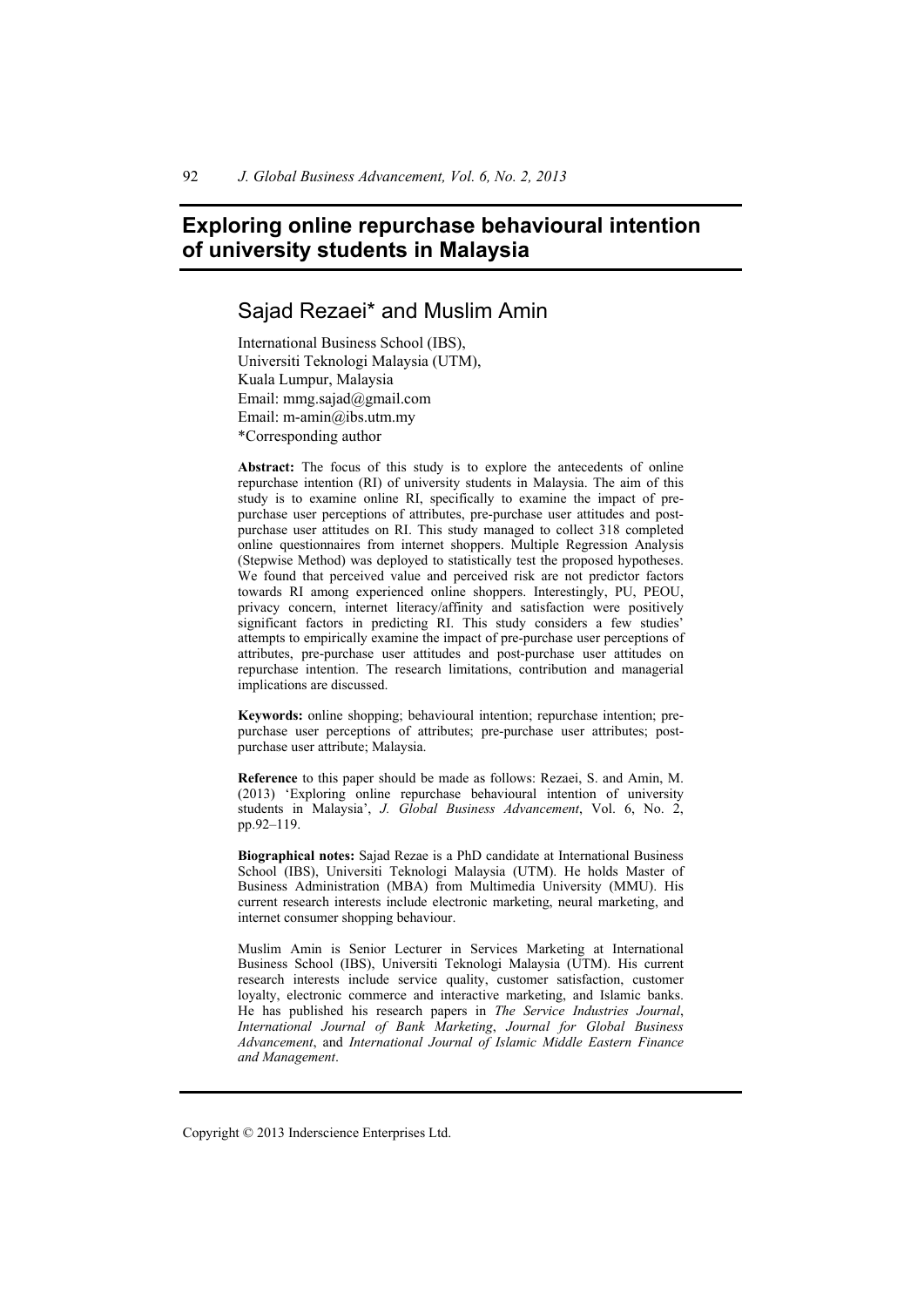#### **1 Introduction**

Customers' repurchase intention is considered by both academicians and practitioners to be one of the critical success factors for online retailing with its implications for cost savings and gains in profitability for the business's stakeholders. In the other hand, previous studies (e.g. Sherman and Topol, 1996; Heinemann and Schwarzl, 2010) reveal that marketing, retailing and information technology will be brought together and enjoy positive synergy to create value for the business's stockholders. Relatively, a substantial body of research showed customers must purchase four times at an online store to make profits from that customer (Chiu et al., 2009). Thus, determining internet consumer behaviour intention is fruitful research area in electronic marketing.

"Internet marketing or online marketing could be defined as the entire process of building and maintaining customer relationships through the online activities to facilitate the exchange of ideas, products and services that satisfy the goals of both buyers and sellers or create value for both sides" (Razali et al., 2010, pp.270–289). The tremendously increased use of internet technology and the boom in electronic commerce have opened tremendous business opportunities (Butler and Peppard, 1998; Shankar et al., 2003; Guan and Cheng, 2009). Marketers and online retailers need to focus on an internet user's e-attitudes and e-behaviour as a strong mechanism to attract internet users for retail usage (O'Cass and Fenech, 2003). Internet marketers are advised to explore the determinants of customer online purchasing intention among online shoppers (Ling et al., 2010). Understanding patronage behaviour of online shoppers is one of the keys to success for today's retailers (Reynolds et al., 2002).

A recent study by Dennis et al. (2010) warned that all business sectors particularly in mature and saturated markets or retail marketing industry need to face the challenge that they might miss out sections of young consumers who either have ignored or who are bypassed by traditional modes of offline marketing. In Malaysia, the development of the Multimedia Super Corridor (MSC) has attracted so much attention on the accomplishment and development of internet practice in all industries' performance (Armesh et al., 2010b). According to Yang and Lai (2006), a better understanding of consumer behaviour allows marketers to design effective marketing strategies because the internet provides marketers with much more data and information about customers in comparison with offline shopping. As a result, this issue has brought marketing management into a new age.

In contrast with previous related studies, the area of this study is a combination of consumer behaviour insight and also strategy related. Grewal and Levy (2007) through a meta-analysis of journals published between 2002 and 2007 (130 regular articles in *Journal of Retailing*) found that more study should integrate insights gained from consumer behaviour with the development and implementation of retail strategy. Close and Kukar-Kinney (2010) state that "since E-commerce is becoming a critical and important aspect of marketing strategy and customer relationship, there is a growing need for developing new knowledge, models and theories on Internet customer behaviour".

Many studies have been done on the acceptance and adoption of online shopping and there are a few studies on post-adoption of online retailing (Hernandez et al., 2009; Taylor and Strutton, 2010). "Post-adoption usage of the online channel is dynamic and multi-dimensional in many ways" (Liu and Forsythe, 2010). Continued usage (continuance) of the information technologies (IT) is a key research issue in the information systems (IS) field (Hsu et al., 2006). It is important to study the factors that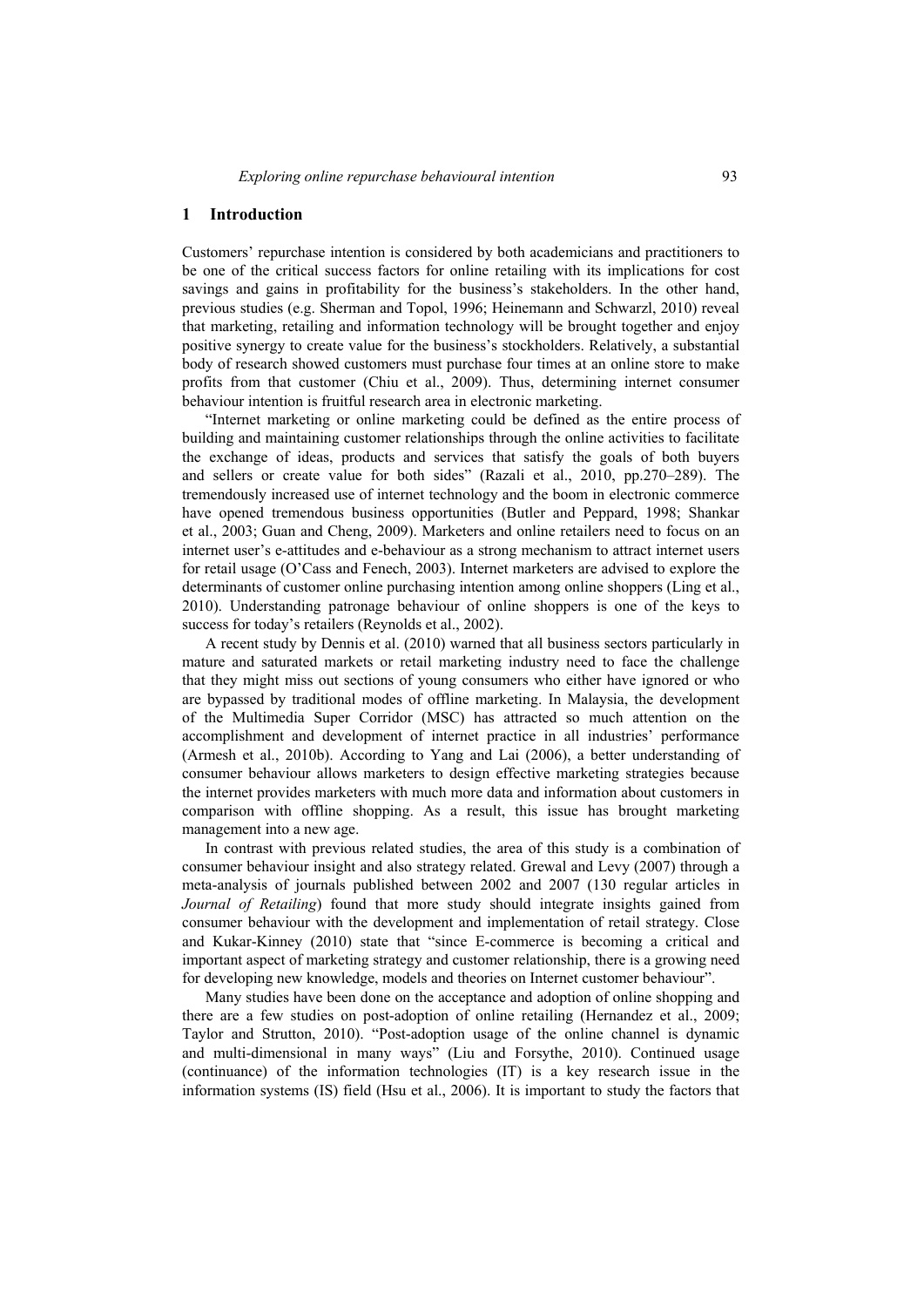influence individuals' post-adoption behaviour and attitudes, in regard to the significant influence of continued usage on the long-term viability and profitability of an IT enterprise like online retailing (Khalifa and Limayem, 2003; Thong et al., 2006; Chea and Luo, 2007; Blery et al., 2009; Hernandez et al., 2009; Hannah and Lybecker, 2010; Hernández et al., 2011; Lee et al., 2011). In fact, the success of internet retailing depends more on post-adoption use of the channel for purchasing than on the initial decision to use the channel for shopping (Chang and Samuel, 2004; Sorce et al., 2005; Chiu et al., 2009; Liu and Forsythe, 2011). Many authors (Atchariyachanvanich et al., 2007; Brunelle and Lapierre, 2008; Cai and Cude, 2008; Ha et al., 2010; Wan et al., 2010) have declared that online demographic characteristics play a significant role in revisit duration and are thus an indicator of future earnings. The advanced technology makes youth a unique target for companies as well as a unique demographic group for researchers (Djamasbi et al., 2010; Hannah and Lybecker, 2010). According to Brunelle and Lapierre (2008) and Wan et al. (2010), there is a fundamental issue that has not been precisely addressed: "the impact of age and shopping experience on consumers' perception of online products and services".

Researchers seldom study the effect of particular online shopping on undergraduate students (Su and Huang, 2011). In fact, university students have a higher level of knowledge and access the internet more frequently in the university; they are full of curiosity and are willing to accept new things (Peng et al., 2008). It is argued that although students are not earning, they are representative of a future earning population, and so their opinions are valid (Chang and Chen, 2008; Hart, 2008; Su and Huang, 2011; Al-Maghrabi et al., 2011). Students may be appropriate, because online consumers are generally young and more highly educated (Chang and Chen, 2009). Therefore, the problem statement in this study is "to understand attitudes and behaviour of repurchase intention of multiracial university students in Malaysia".

Through a meta-analysis of A+ level marketing journals published between 1996 and 2007, Taylor and Strutton (2010) proposed a future research direction (and also research framework of study) that is the problem statement of this study. Consequently, this study is driven by exploratory and descriptive objectives in the hope to explore a new area of study suggested by many scholars (Liu and Forsythe, 2010) and directly by Taylor and Strutton (2010).

The objectives of this study are as follows:

- 1 To understand factors influencing attitudes and behaviour of repurchase intention of multiracial university students in Malaysia (as proposed by Taylor and Strutton, 2010)
- 2 To examine the impact of pre-purchase user perceptions of attributes, pre-purchase user attributes and post-purchase user attributes on repurchase intentions of multiracial university students in Malaysia.

Kiang et al. (2004) claimed that the purchasing behaviour of online shoppers plays an important role in the success of electronic marketing activities. This study has important implications both in research and practice. In fact, this research contributes and generates new knowledge to online retailers, marketing managers and information systems scholars as well. According to Khalifa and Limayem (2003) and Su and Adams (2005), two different forms of electronic commerce (Business-to-Business (B2B) and Business-to-Consumer (B2C) have emerged as important ways of doing business that will surely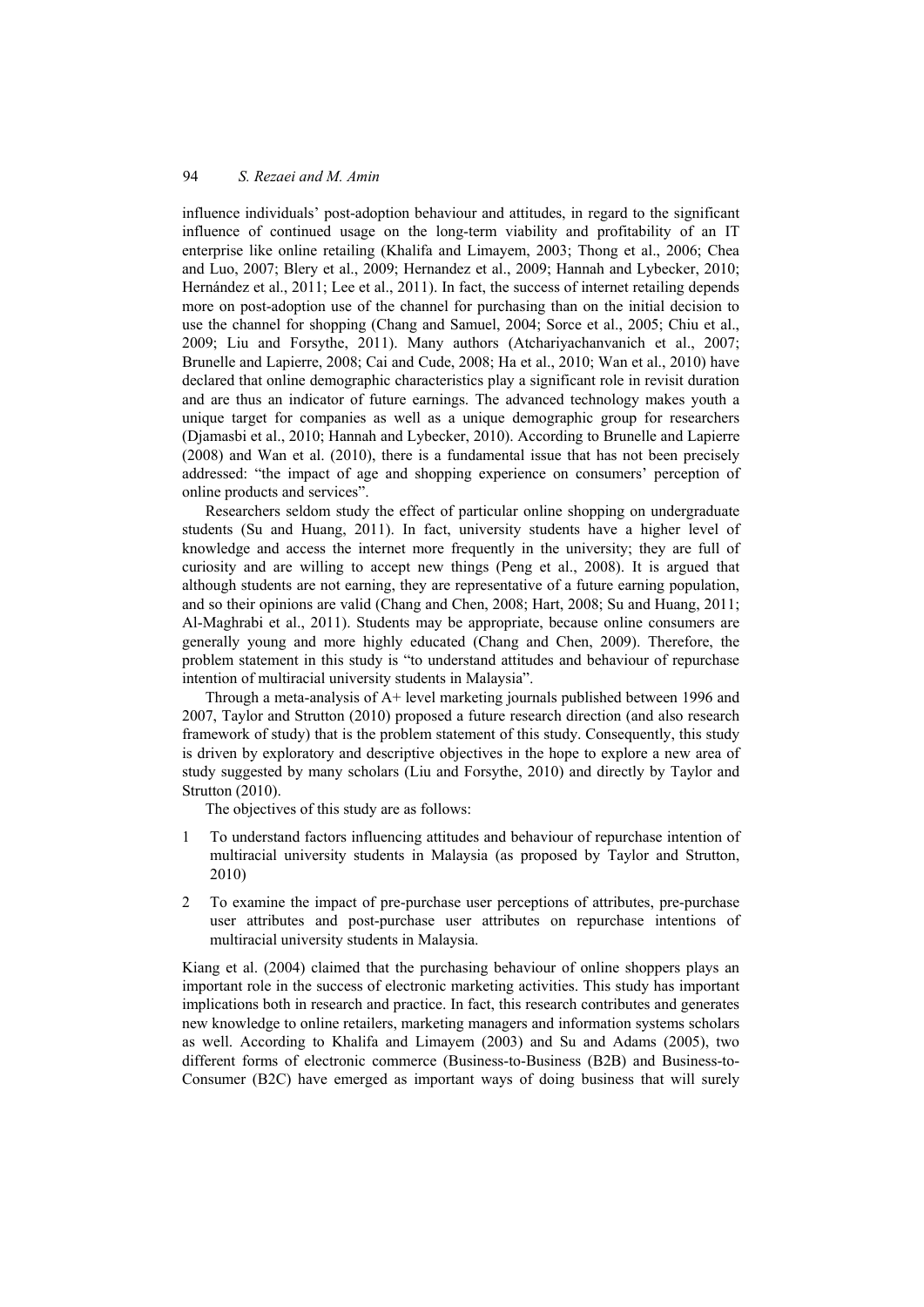grow in years to come. This study explores the antecedents of online purchase intention for business-to-consumer (B2C) websites. Among the variety of electronic commerce business models conceived and realised in the literature and in practice, B2C online shops (electronic retailing, e-tailing) are the most discussed approach and is the focus of this study (Khalifa and Limayem, 2003; Madlberger, 2004; Al-Maghrabi et al., 2011).

# **2 Theoretical framework**

Drawing upon the literature in internet marketing, online retailing, information systems, information technology, and computers in human resources, this study examines the modelling of consumer shopping behaviour in post-adoption era or repurchase tendency of online shoppers. Repurchase tendency represents the customer's self-reported likelihood of engaging in further repurchase behaviour that is the focus of this study (Ha et al., 2010). Based on the Theory of Reasoned Action (TRA) of consumer behaviour, the Technology Acceptance Model (TAM) was founded upon the hypothesis that technology acceptance and use can be explained in terms of a user's internal belief, attitudes and intentions (Turner et al., 2010). According to Hernandez et al. (2009), there is still room for improvement of TAM. In a post-adoption context, technical attributes such as visual design, user interfaces and navigation continue to influence the purchase intentions of e-consumers.

In this study we propose an integrative model of post-adoption online purchasing behaviour built upon TAM (Davis, 1989) and Taylor and Strutton (2010) model (see Figure 1).



**Figure 1** An integrative model of post-adoption online RI based on Taylor and Strutton (2010)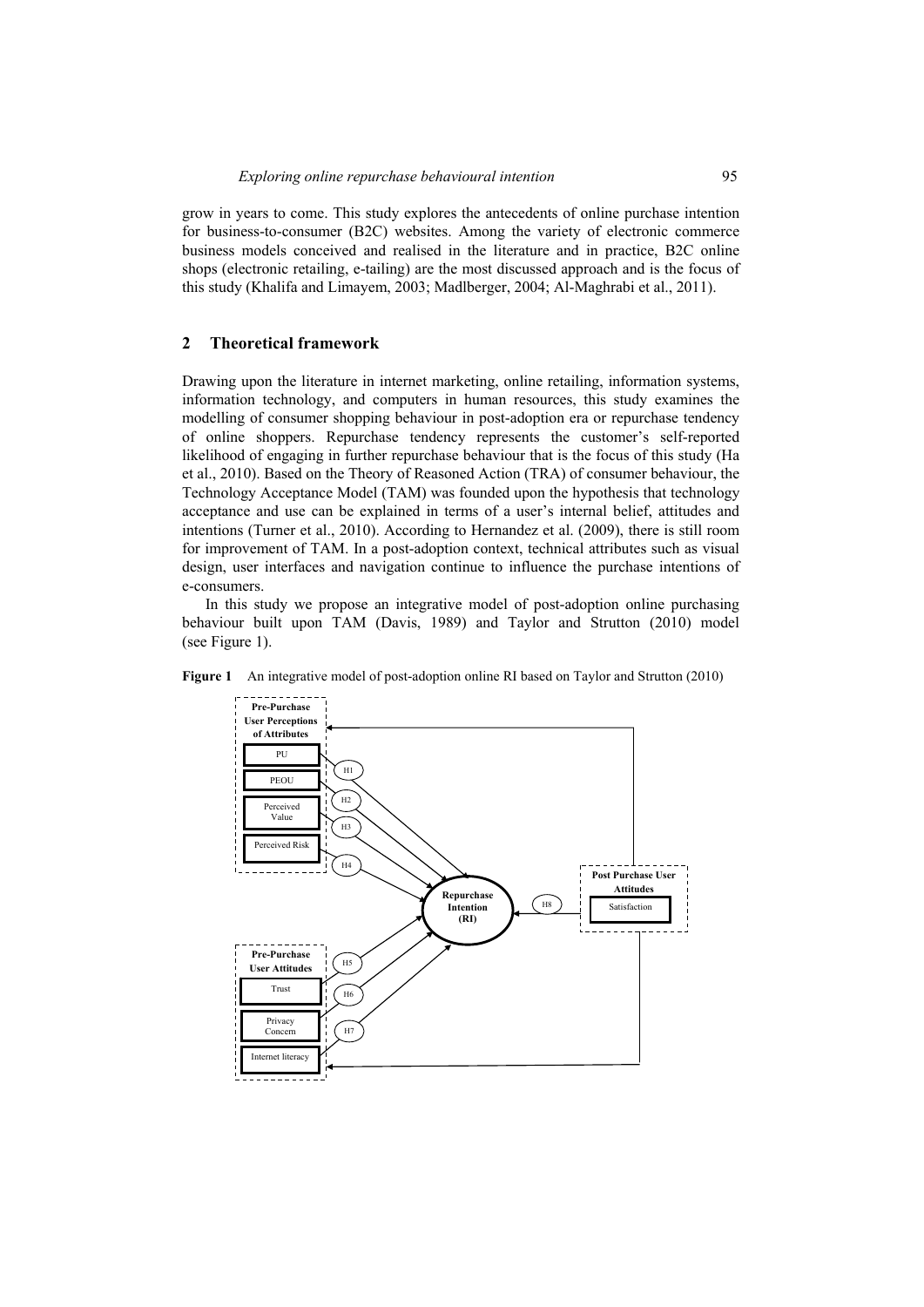# *2.1 Pre-purchase user perceptions of attributes*

Pre-purchase user perception of attributes includes perceived usefulness, perceived ease of use, perceived value and perceived risk. In the following sections, these attributes are explained to understand their impact on repurchase behaviour intention (BI) of online shoppers.

# *2.1.1 Perceived Usefulness (PU)*

In TAM, perceived usefulness (PU) and Perceived Ease of Use (PEOU) are considered distinct factors influencing a user's attitude towards using that technology (Gao, 2009). Perceived usefulness has been explained as the degree to which one believes that using the technology will enhance user performance (Peng et al., 2008). Users may continue using an internet service if they consider it useful, even if they may be dissatisfied with their prior use (Al-Maghrabi et al., 2011). Clearly, all users of internet are looking to get more productivity and feel useful by moving from market space to marketplace. PU is the strongest predictor of intention in TAM and continues to be the strongest predictor of customer continuance intention (Al-Maghrabi et al., 2011). According to Ng (2003), one dominant attitude among e-shoppers is usability. Perceived usefulness is expected to be influenced by perceived ease of use because, other things being equal, the easier it is to use a system, the more useful it can be (Venkatesh and Goyal, 2010). Usability is a very important attribute for achieving desirable internal and behavioural responses (Lorenzo et al., 2007). So, we hypothesise:

*H1: There is a significant relationship between PU and RI.* 

#### *2.1.2 Perceived Ease of Use (PEOU)*

Drawn from the TAM that was introduced and developed by Davis (1989), ease of use in website was considered to be one of the influential elements in this research framework. Perceived ease of use 'is the degree to which one believes that using the technology will be free of effort' and in comparison perceived ease of use 'is useful in explaining the variance in perceived usefulness' (Peng et al., 2008; Chen and Li, 2009). Lu et al. (2011) support the moderating effect of online shopping experience on the relationships between PEOU, PU and attitude towards websites because users with more internet experience are usually exposed to more websites and they are more willing to experience different web services than inexperienced users. We hypothesise:

#### *H2: There is a significant relationship between PEOU and RI.*

According to Atchariyachanvanich et al. (2007), if internet shopping can provide customers with time-saving shopping, the usability of such a website may influence the ease-of-use factor, which directly affects customers' attitudes towards purchasing items through the internet. The ease of navigation may have led to greater satisfaction and shopping pleasure with the mall that provides spatial metaphoric aids (Ng, 2003). The results (Chang and Chen, 2008) indicate that convenience directly enhances internet customer loyalty.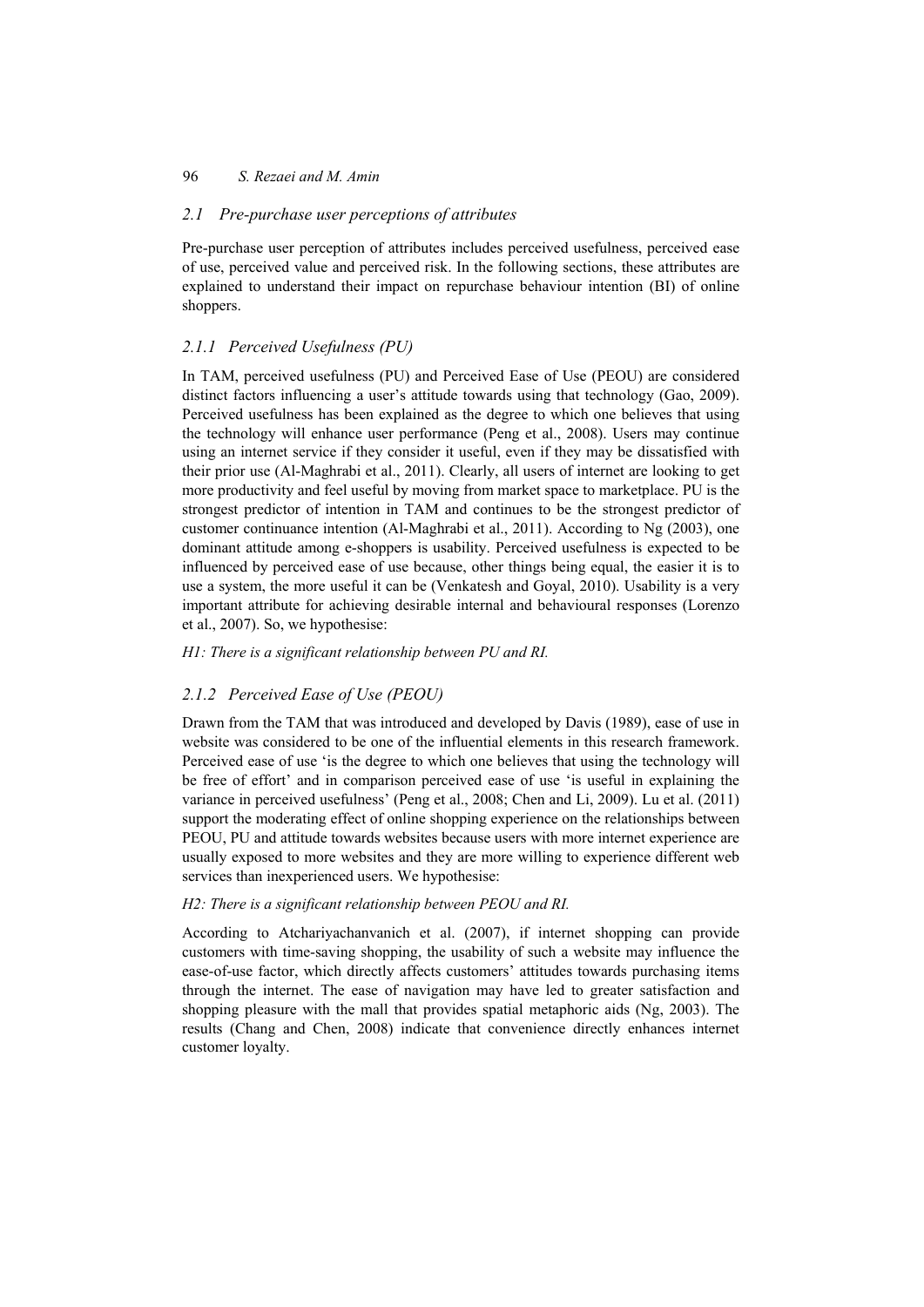#### *2.1.3 Perceived value*

In recent years as the concept of customer value has attracted rising attention both for marketing researchers and practitioners, more enterprises started to take customer value strategies in order to increase profits and ensure sustainable development in their core businesses (Tang and Zhang, 2010). "Honesty, integrity, trust and justice are cornerstone values in contemporary business" (Vadi and Jaakson, 2011). According to Lindman (2010), as value creation for target customers has become an important element in contemporary business management, knowledge about customer value which customers actually perceive becomes a strategic asset to gain strategic competitiveness. How much the customer values the product offering is critical to the success of any firm (Caruana and Ewing, 2010). Value has been shown to influence preference, satisfaction, loyalty and other important outcomes, but nearly all studies examining such constructs have been in the context of 'offline' consumer behaviour (Overby and Lee, 2006). Overby and Lee (2006) state e-commerce research should consider the motivations or desired value behind consumer use of the internet. 'Perceived value' increases purchase and loyalty intentions by reducing consumers' propensity to seek information on alternatives (Taylor and Strutton, 2010). Koo (2006) states that personal values as underlying motivations which have received less attention in online marketing literature, carry important meanings in explaining customers loyal behaviour. We hypothesise:

*H3: There is a significant relationship between perceived value and RI.* 

# *2.1.4 Perceived risk*

Previous literatures show that perceived risk is a key factor that influences purchase and repurchase intention of online shoppers (Peng et al., 2008). Clearly, the level of perceived risk that a customer associates with a buying decision is higher in online shopping than in traditional shopping (Martín et al., 2011). The effect of customer trust on purchase intentions is possibly mediated by perceived risk, at least when the e-commerce activity involves inexperienced customers who examine a variety of websites some of which are not well known (Gefen et al., 2003). Sorce et al. (2005) and Su and Huang (2011) declare that perceived risk is the key factor influencing consumer online shopping. It is negatively influenced by high-perceived risk (Sorce et al., 2005). We hypothesise:

*H4: There is a significant relationship between perceived risk and RI.* 

### *2.2 Pre-purchase user attitudes*

Another key operational variable that has significant impact on online shoppers is prepurchase user attitudes. In fact, the online attitudes of users determine their level of shopping both to retain on single online vendor and replace their online shopping portal. On the other hand, pre-purchase user attitudes include trust, privacy concern and internet interest/literacy/affinity. In following sections the literature on this issue is consider to understand the variables that shape online behavioural intention. Liu et al. (2005) state little empirical research has been done to examine the relationship among the three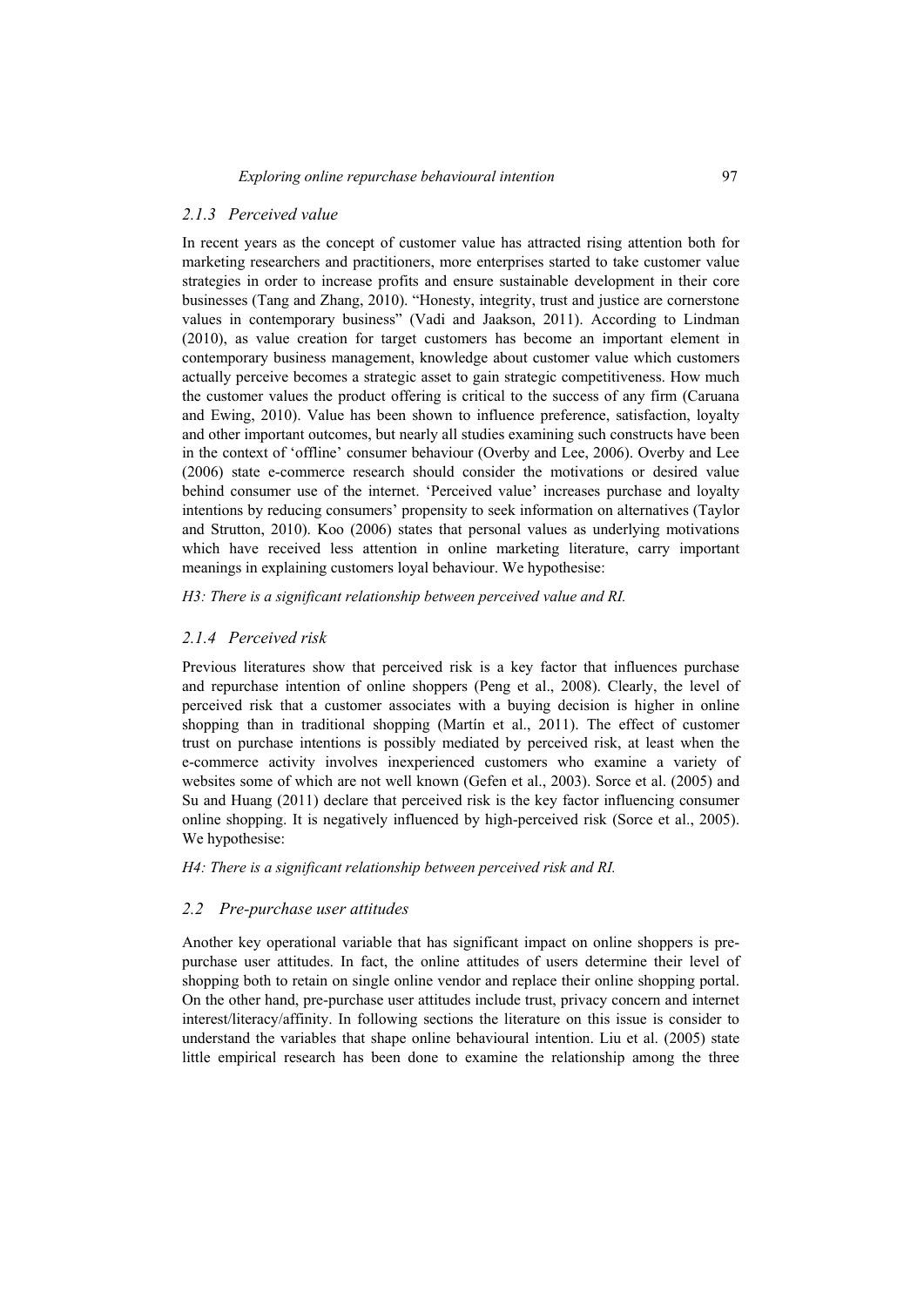constructs: privacy concerns, trust and behavioural intentions. Accordingly, the theoretical relationship between privacy of personal information and trust has received limited research focus (Eastlick and Lotz, 2011).

### *2.2.1 Trust*

According to Chiou and Pan (2009) perceived trust of the online customer is very important in retaining shoppers and this issue demonstrated the importance of building asset specificity in increasing customer retention and loyalty. The importance of trust in exchange contexts is being recognised from years ago in marketing context (Andaleeb, 1995). Accordingly, most studies of trust in online business models have tended to focus on trust as an antecedent to initial web usage or acceptance, and 'have devoted little attention to its effects on continued usage' (Wang and Chiang, 2009). In short, previous studies on internet trust were remarkable but they did not deal with the development of trust in continuous period of time (Yoo et al., 2008). Many researchers argued that trust is a crucial enabling factor in online transactions (Lee and Cheung, 2004; Brunelle and Lapierre, 2008; Chiu et al., 2009; Badrinarayanan et al., 2010). We hypothesise:

*H5: There is a significant relationship between trust and RI.* 

### *2.2.2 Privacy concern*

According to Dinev and Hart (2005), privacy concern is another critical factor in the online area, the impact of which needs to be fully understood and adequately studied. Privacy concerns often arise among online users when new IT with enhanced capabilities for storage, collection, use and communication of personal information come into the picture (Liu et al., 2005). Privacy refers to the degree to which the online shopping website is safe and protects the customers' information (Chiu et al., 2009; Badrinarayanan et al., 2010). B2C websites gather information about visitors via explicit modes (e.g. surveys) and implicit means (e.g. cookies) providing the necessary data for decision making on marketing, advertising, and products (Armesh et al., 2010a). Basically, IT literacy (discussed more in the next section) is positively associated with internet access because in order to access the internet an individual needs to have basic IT literacy (Ferro et al., 2011). In Malaysia, for example, many buyers appear to be afraid to purchase products online due to fears of lack of privacy and possibility that online retailers will misuse their personal information (Lee et al., 2011). Privacy and security concerns have been viewed by some researchers as 'two clearly distinct constructs' in studies of online consumer behaviour (Brunelle and Lapierre, 2008; Chiu et al., 2009; McCole et al., 2010). Hasim and Salman (2010) found that the issues relating to security concerns and interruptions have significant negative effect on the sustainability of internet usage among the Malaysian youth. We hypothesise:

*H6: There is a significant relationship between privacy concern and RI.*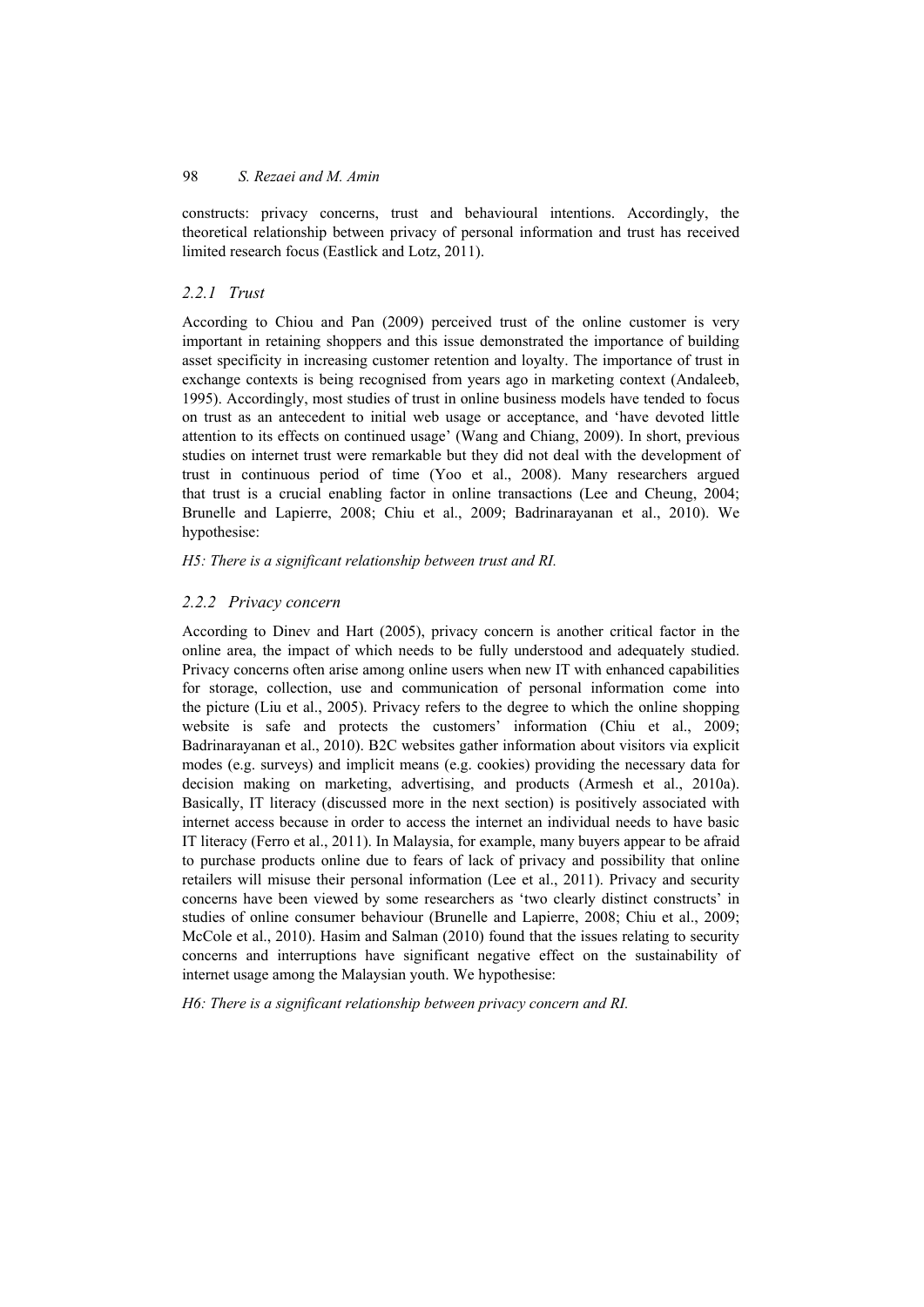# *2.2.3 Internet interest/literacy/affinity*

The differences in various aspects of internet usage across demographic groups have become an interesting research area because demographic attributes were found to influence individuals' actions before they engage in a given behaviour intention (Akman and Mishra, 2010). While IT literacy is an important factor in digital divide research, and studies examine user characteristics with respect to IT literacy, few studies make the process of basic IT literacy acquisition their main focal point (Ferro et al., 2011). Jones and Reynolds (2006) state that consumers often switch brands due to boredom despite being highly satisfied and this problem is especially true in retailing and generally results from consumers losing interest and becoming bored with stores. In addition, internet literacy is also closely related to computer literacy, which is now of great importance in everyday life (Dinev and Hart, 2005). We hypothesise:

#### *H7: There is a significant relationship between internet literacy/affinity and RI.*

# *2.3 Post-purchase user attitudes*

Román (2010) found that ''learning more about the critical relationship between e-satisfaction and e-loyalty should be a top priority for scholars and practitioners". Another important factor mentioned in the literature and suppose to impact on online customer retention and loyalty is post-purchase customer attitudes. In the real world satisfaction is a big issue to be understood by businesses both offline and online. In the following section satisfaction, expectation and experience are explained. According to Ball et al. (2004) "satisfaction is the most critical factor to the explanation of customer retention and loyalty".

#### *2.3.1 Satisfaction*

Most studies on customer satisfaction focus just on the forming mechanism and process of satisfaction. Few studies have examined satisfaction concept from its origin (Ye et al., 2009). Satisfaction has been seen as the major determinant of subsequent loyalty, with positive consequences for company performance (Finn et al., 2009). Marketers have attempted to discover the major factors leading to customer loyalty which customer satisfaction is obviously one of those (Chang and Chen, 2009). Loyal customers are undoubtedly important because they contribute to the profitability of the service providers (Armesh et al., 2010a). We hypothesise:

#### *H8: There is a significant relationship between satisfaction and RI.*

Román (2010) found that loyalty intentions were significantly and strongly associated with increased satisfaction. Satisfaction is one of the most important consumer reactions in internet shopping, and its importance is reflected in the ability to help build customer loyalty (Cheung and Lee, 2005). According to Lee and McIvor (2007), it appears that consumers from different cultures could assign different degrees of importance to antecedents of consumer satisfaction even in online shopping.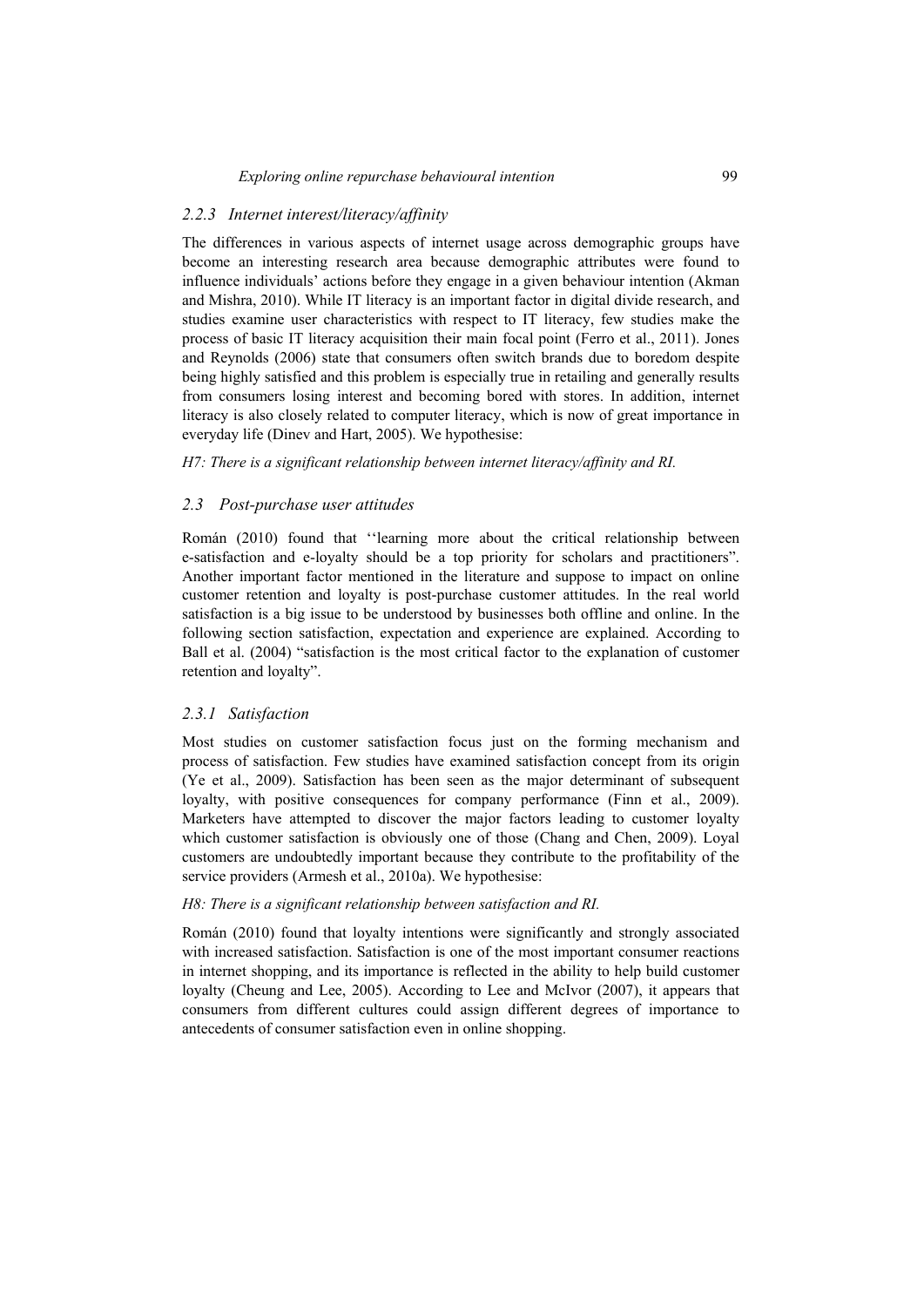# **3 Methodology**

The theoretical framework of this study has been built on TAM proposed by Davis (1989) and developed in 2010 by Taylor and Strutton. Taylor and Strutton (2010) declared that their model should be use to conduct more study in post-adoption online behaviours.

# *3.1 Development of research design*

After all the relevant hypotheses were developed in previous section, the research design was prepared. There were five sections in research design, namely (a) define the target population, (b) sampling method, (c) determine necessary sample sizes, (d) data collection method, and (e) types of data and analysis.

# *3.1.1 Define the target population*

Chang and Zhu (2007) declared that if we studied consumers' internet behaviours based on the data from all consumers and did not classify them then some wrong conclusions would be obtained. To identify the main influential factors of online shopper, university students especially undergraduate students who can best represent student group as research object (Su and Huang, 2011; Al-Maghrabi et al., 2011) are chosen in order to study their online shopping behaviour intention. In addition, university students have high education background and have been one of the main internet users at the present time (Hu et al., 2009).

# *3.1.2 Sampling method*

The sampling design is random sampling technique that will be used in this study proposed by Ling et al. (2010) and Tan et al. (2007). The reason to use probability sampling is the findings from the study of a non-probability sample cannot be confidently generalised to the population (Tan et al., 2007). In probability-based sampling, the first step is to decide on the population of interest (Doherty, 1994) that is university students, the population we want to know about their repurchase behaviour intention towards online shopping.

# *3.1.3 Determine necessary sample sizes*

In this research, 318 respondents from four (4) different Malaysian universities (three public universities and one private university) were chosen. Based on Ha et al.'s (2010) study, the important criteria for selecting respondents for the sample are: (a) minimum of 12 months' experience shopping on the internet, (b) at least one purchase within that period and (c) age 18–31. This is because the research focuses on the customer postadoption behaviour's intention towards online shopping among youth.

#### *3.1.4 Data collection method*

Previous studies have shown that data collection directly from users rather than from service providers offers more accurate information especially given that customers'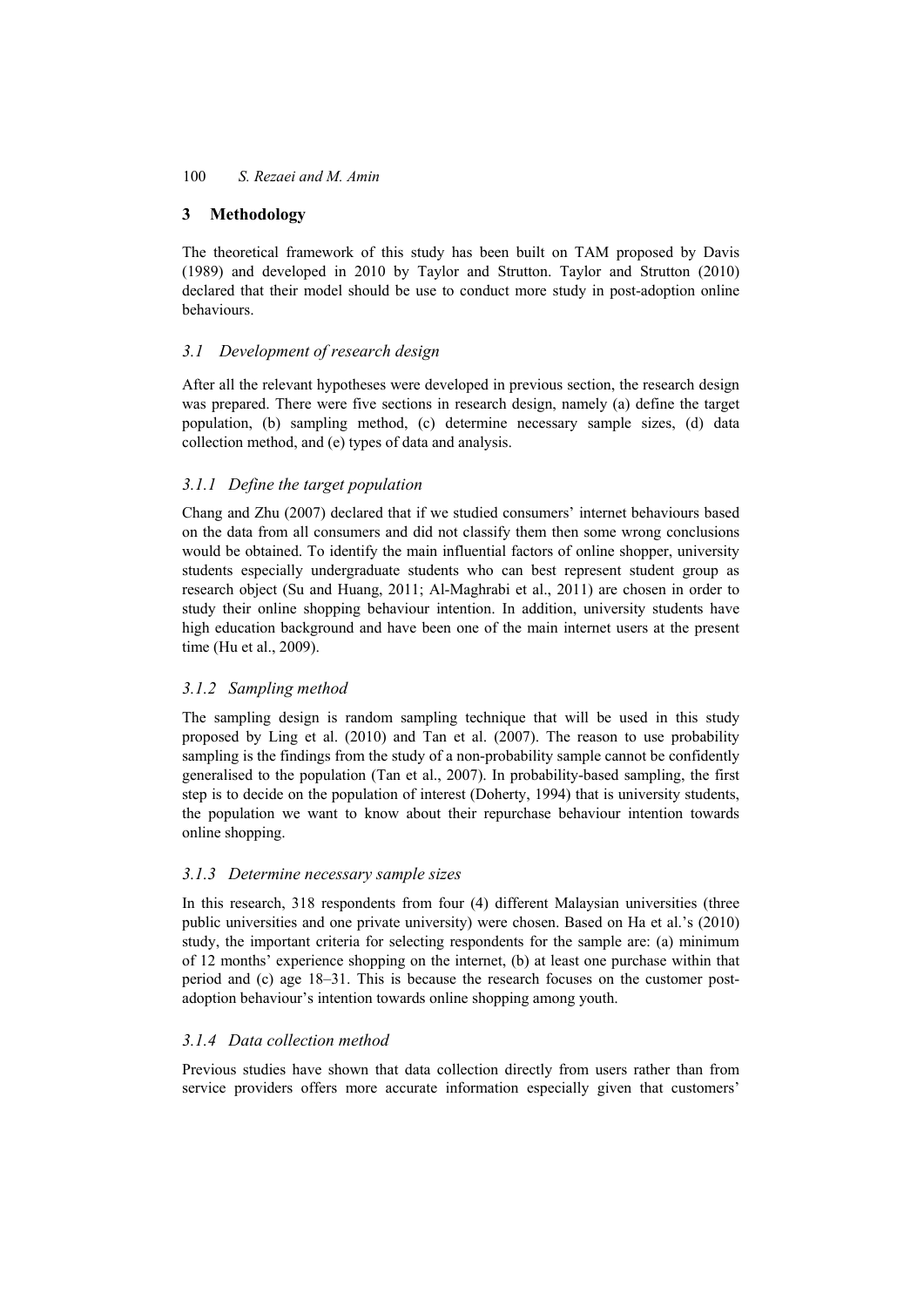continuance intentions are best assessed through information obtained from the users themselves (Al-Maghrabi et al., 2011). The target population of this research was university students (age 18–31) both male and female to understand and predict e-attitude and e-behaviour in post-adoption era. To understand more precisely target population was divided into two groups. First group include male and female between 18 and 24 years old (undergraduate students) and second group between 25 and 31 years old (postgraduate student).The overall response was 318 students because this increased the representativeness of the sample and consequently the generalisability of the findings which is proposed by Lee et al. (2011) in previous related study on online repurchasing intention. There were two main sections of the questionnaire. Section A is regarding the consumer demographic and section B is regarding the factors influencing the consumer e-behaviours and e-attitudes. The measurement used for section B is the 5-point Likert scale (see Appendix A). The factors which characterise the consumer demographic profile are: age, sex, occupation, education, culture and usage of internet. Changes in the consumer demographic profile caused a lot of alterations in online shopping context (Ieva and Gaile-Sarkane, 2009). First, the questionnaire was sent via email to respondents and second the link included surveys embedded in Facebook to enable youth to respond to the survey. This way was very effective because university students replied to the survey after they saw it on their Facebook wall.

# *3.1.5 The types of data and analysis*

The research opted to employ (a) descriptive, (b) goodness of data (reliability) analysis, and (c) hypotheses testing. The proposed method is to use the SPSS software (18) to analyse and test the data for significant. It is also used to test the entire hypothesis formed to prove its relationship. First, the data for section 1 were test on the frequency. Next, the data for section 2 were measured in term of the central tendency of mean and measure of dispersion in term of standard deviation. Descriptive analysis was divided into three sections namely: (a) respondents' profiles, whereby frequency analyses were performed; (b) central tendency and variability analysis whereby mean and standard deviation analysis were performed; and (c) normality analysis. The second data analysis method is a reliability analysis. This was to make sure all the items were fit for the hypotheses testing analysis that followed. Upon completion of the pilot study reliability analysis, hypotheses testing was employed to measure the research objectives. There were two types of tests performed namely: (a) significance of difference testing and (b) association testing. The multiple regression analysis was used to test the independent variables against dependent variables. According to the literature, these methods of testing were used before in many studies of TAM (Davis, 1989) and (Taylor and Strutton, 2010) Model 2010). Table 1 presents the summary of hypotheses testing.

**Table 1** Summary of hypotheses (H) testing

| <i>Details</i>                                                               | Types of data analysis                          | Indicator                                                                                                                                 |
|------------------------------------------------------------------------------|-------------------------------------------------|-------------------------------------------------------------------------------------------------------------------------------------------|
| Relation between dependent<br>variable and independent<br>variables of study | Descriptive and multiple<br>regression analysis | Mean, standard deviation,<br>Pearson correlation, adjusted<br>R2 value, <i>F</i> -statistics, sig. level<br>$p < 0.005$ , Standardised B. |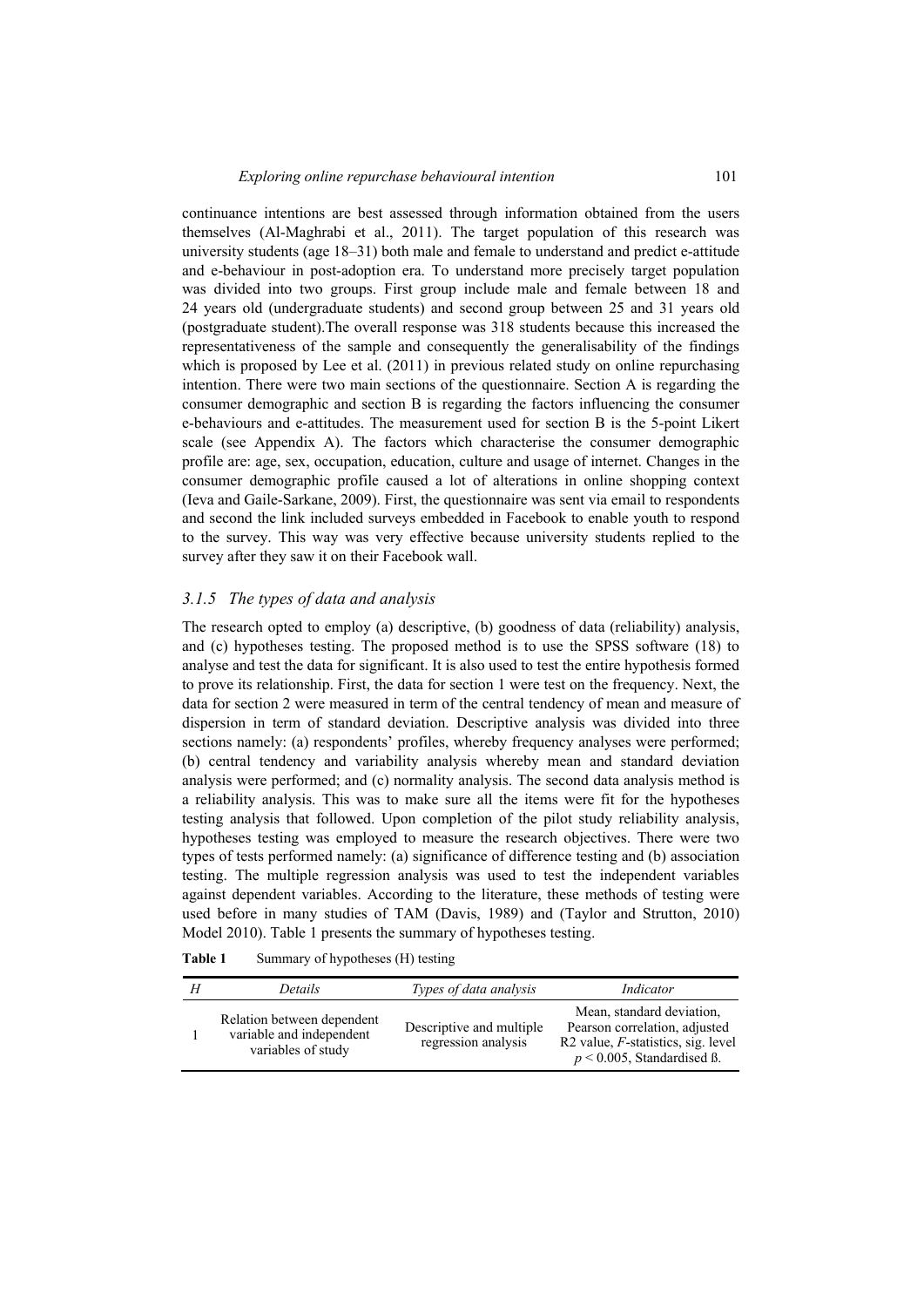#### *3.2 Measurement of variables*

The questionnaire and its scaling were developed and modified based on validated and reliable existing empirical studies carried out by various scholars and it also within the framework given in Table 2. There were two (2) sections in the questionnaire booklet in which one of them includes demographic profiles of respondents and the other section was to test the variables of this study.

| No.            | <i>Variables</i>  | Sources of Instruments     | No. of questions |
|----------------|-------------------|----------------------------|------------------|
|                | RI.               | Chiu et al. (2009)         | Three $(3)$      |
| $\overline{2}$ | <b>PEOU</b>       | Hausman and Siekpe (2009)  | Three $(3)$      |
| 3              | PU                | Chiu et al. (2009)         | Three $(3)$      |
| 4              | Perceive value    | Lee et al. $(2011)$        | Five $(5)$       |
| 5              | Perceive risk     | Martín and Camarero (2009) | Four $(4)$       |
|                | Trust             | Chiu et al. (2009)         | Four $(4)$       |
| 6              | Privacy concern   | Yu-Hui and Stuart (2007)   | Three $(3)$      |
| 7              | Internet literacy | Diney and Hart (2005)      | Two $(2)$        |
| 9              | Satisfaction      | Chang and Chen (2009)      | Three $(3)$      |

Table 2 Sources of questionnaires development

### *3.3 Validity and reliability*

The survey questionnaire used for the current study is deemed to reflect all three types of validity. The survey questionnaire was adopted and modified from the questionnaire constructed by validated empirical studies. It concerns the dependability, consistency, accuracy, predictability and stability of a measuring instrument (Kerlinger and Lee, 2000). Subsequently, the reliability analysis was conducted with the results of Cronbach alphas of more than 0.7. Prior to the distribution of the final questionnaires, a pilot study was performed at Multimedia University, Cyberjaya Campus as the pilot study population. They were thirty (30) respondents who participated in this process.

# **4 Results**

The respondents of this study were undergraduate and postgraduate students from four (4) universities in Malaysia which includes: (a) Multimedia University (MMU), (b) University Kebangsaan Malaysia (UKM), (c) University Technology Malaysia (UTM) and (d) University Putra Malaysia (UPM).

### *4.1 Response rates*

First, questionnaires were distributed to students' email addresses at the four universities mentioned above. Two hundred twenty emails were sent to respondents from which 180 questionnaires were collected. From this method a total of 43% of data were collected. Second, questionnaires were embedded in Facebook for the others who did not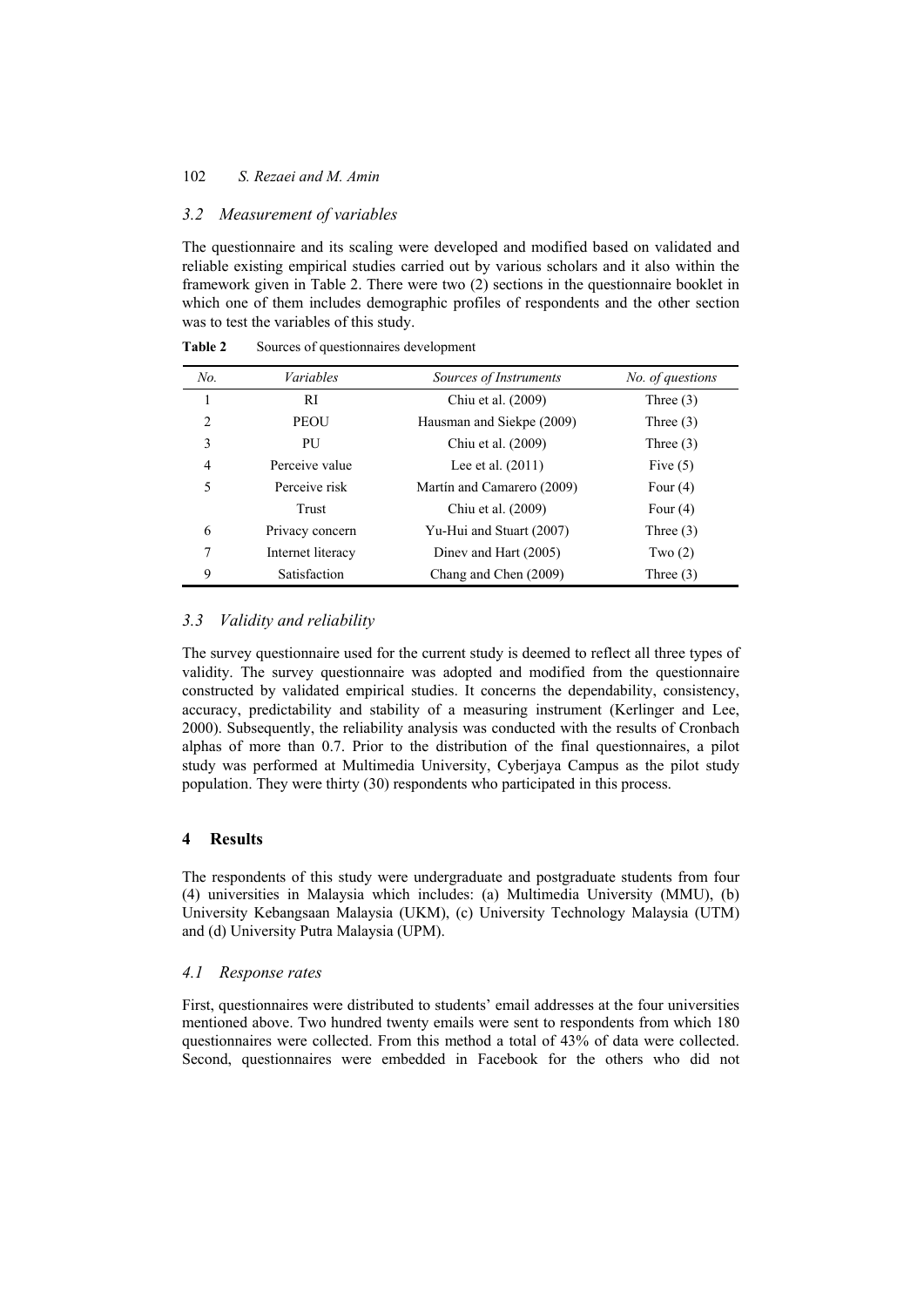receive the survey via email. Therefore 180 questionnaires were collected through Facebook (43%). The overall sample size were 318 respondents which were collected within thirty one (31) days.

# *4.2 Demographic characteristics of respondents*

Analyses of respondents' demographic characteristics are presented in Table 3 namely: (a) respondents' gender, (b) age, (c) marital status, (d) race and nationality (e) respondents' current town/city (f) respondents' university and (g) education level. Table 3 illustrates the demographic characteristics of target population of this research.

Table 3 Summary of demographic characteristics of respondents

|   | Demographic profile                                | Frequency                                                                                                                             |
|---|----------------------------------------------------|---------------------------------------------------------------------------------------------------------------------------------------|
| 1 | Distribution of Gender                             | Male: 55%<br>Female: 45%                                                                                                              |
| 2 | Distribution of Age                                | $18 - 24 : 74.8\%$<br>$25 - 31 : 24.8\%$                                                                                              |
| 3 | Distribution of Marital Statues                    | Single: $73%$<br>Married: 27%                                                                                                         |
| 4 | Distribution of respondents by<br>race/nationality | Chinese 27.4%;<br>Malay 23.3%;<br>Indian 11.3%;<br>Iranian 17.9%;<br>Arabian 9.4%;<br>African 8.8%<br>Other races or nationality 1.9% |
| 5 | Distribution of Town/City                          | Kuala Lumpur 26.7 %<br>Cyberjaya 31.1%<br>Serdang 22.0%<br>Other city or location 12.3%<br>Not Stated 7.9%                            |
| 6 | Distribution of University                         | MMU: 30%<br>UTM: $23%$<br><b>UKM</b> : 23%<br>UPM: $24\%$                                                                             |
| 7 | Distribution of Education Level                    | Undergraduate 67.6%<br>Postgraduate 32.4%                                                                                             |

### *4.3 Distribution based on respondents' shopping experience*

Like previous section, this section also represents the respondents based on their online shopping experience.

# *4.3.1 Distribution of types of product purchased*

As shown in Table 4, the most purchased products were travel reservation and ticketing at 18.9% (60 respondents).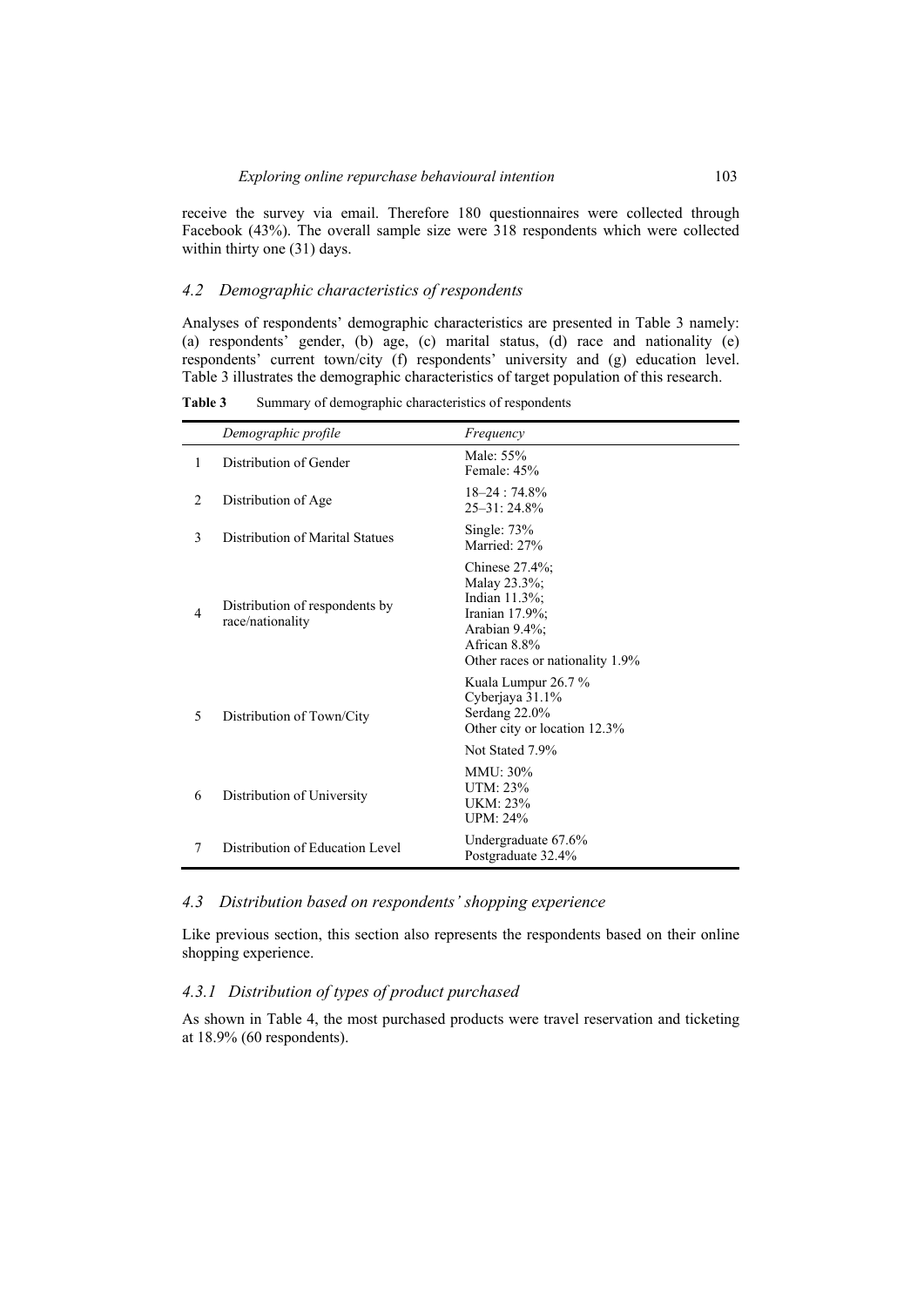|                | Type of product                  | Frequency | Percent |
|----------------|----------------------------------|-----------|---------|
|                | Software                         | 35        | 11.0%   |
| $\mathfrak{D}$ | Travel reservation $&$ ticketing | 60        | 18.9%   |
| 3              | Games                            | 19        | $6.0\%$ |
| 4              | Credit for Hand Phone            | 40        | 12.6%   |
| 5              | Laptop (PC)                      | 49        | 15.4%   |
| 6              | <b>Book</b>                      | 20        | $6.3\%$ |
| 7              | Food                             | 22        | $6.9\%$ |
| 8              | Music CD, DVD, videotape         | 26        | 8.2%    |
| 9              | Gifts                            | 18        | 5.7%    |
| 10             | Electronics Product              | 23        | 7.2%    |
| 11             | Other                            | 6         | 1.9%    |
|                | Total                            | 318       | 100.0%  |

**Table 4** Distribution of respondents according to types of product purchased

After that other products purchased by target population of this study includes: Laptop (PC) 15.4% (49 respondents), credit for hand phone 12.6%, software 11.0%, Music CD, DVD, videotape 8.2%, electronic products 7.2%, food 6.9%, book 6.3%, games 6.0%, gifts 5.7% and other products 1.9%.

## *4.3.2 Distribution of number of purchases made*

Numbers of purchases made by respondents are shown in Table 5. In fact most respondents purchased at least one time via internet. 21.7% of respondents purchased at least two times within last 12 months. 17.9% purchased at least three times, 17.0% purchased at least four times, 14.2% purchased one time, 11.3% purchased more than ten times, 10.1% purchased between 5 and 7 times and 7.9% purchased 7 and 10 times within one year.

|                | Number of purchases made | Frequency | Percent  |
|----------------|--------------------------|-----------|----------|
|                | 1 Times                  | 45        | 14.2%    |
| $\overline{2}$ | 2 Times                  | 69        | 21.7%    |
| 3              | 3 Times                  | 57        | 17.9%    |
| $\overline{4}$ | 4 Times                  | 54        | 17.0%    |
| 5              | 5–7 Times                | 32        | $10.1\%$ |
| 6              | $7-10$ Times             | 25        | $7.9\%$  |
|                | More Than 10 times       | 36        | 11.3%    |
|                | Total                    | 318       | 100.0    |

**Table 5** Distribution of respondents according to the number of purchases made

# *4.3.3 Distribution of average daily use of internet*

Despite the growth in the internet's popularity, not everyone shops online. Some people are technological 'have-nots', who do not have or want computers and/or internet access (Cai and Cude, 2008).

Therefore, in this study the target population was those who had purchased minimum one product online within last one year or 12 months. According to Table 6, 24.8% of respondents use the internet 5–7 hrs per one day. And 21.7% use the internet more than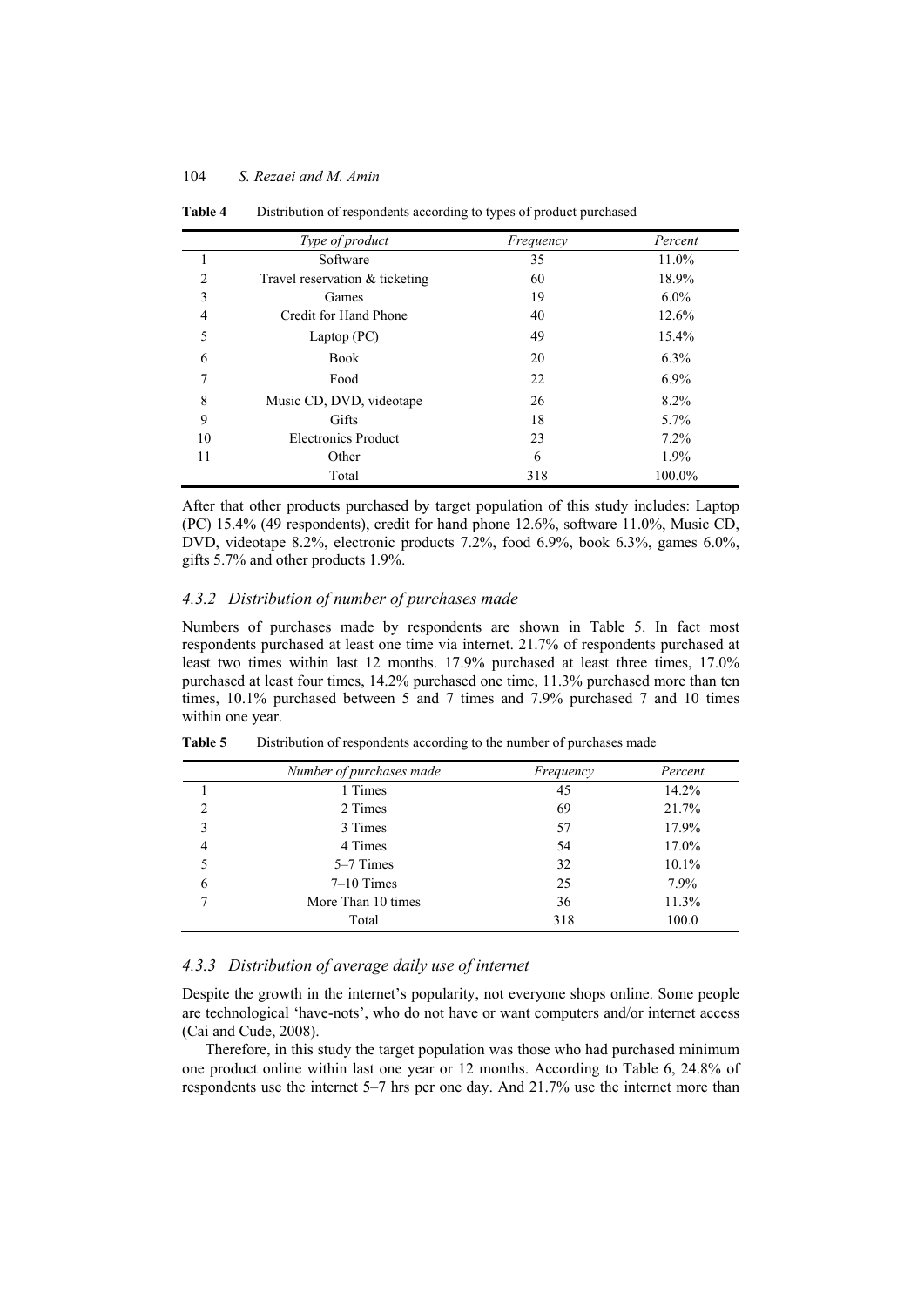10 hrs per day, 18.9% of students use the internet 7–10 hrs per day, 18.6% use internet 4 hrs per day, 10.1% use the internet just three hrs per day, 3.1% just two hrs and 1.6% one hrs per day.

|                |                  | Frequency | Percent |
|----------------|------------------|-----------|---------|
| 1              | 1 hrs            | 5         | 1.6%    |
| $\overline{2}$ | 2 hrs            | 10        | 3.1%    |
| 3              | 3 hrs            | 32        | 10.1%   |
| 4              | 4 hrs            | 59        | 18.6%   |
| 5              | $5-7$ hrs        | 79        | 24.8%   |
| 6              | $7-10$ hrs       | 60        | 18.9%   |
| 7              | More than 10 hrs | 69        | 21.7%   |
| 8              | Total            | 314       | 98.7%   |
| 9              | Not stated       | 4         | 1.3%    |
|                | Total            | 318       | 100.0   |

**Table 6** Distribution of respondents according to average daily use of internet

# *4.3.4 Summary of descriptive statistics of all variables*

Based on descriptive statistics of above variables and discussion, Table 7 shows the mean and standard deviation of study.

|                |                   | Mean   | <b>Std.</b> Deviation |
|----------------|-------------------|--------|-----------------------|
|                | RI                | 2.1592 | 1.30232               |
| 2              | <b>PEOU</b>       | 2.0473 | 1.22619               |
| 3              | PU                | 2.0819 | 1.22688               |
| $\overline{4}$ | Satisfaction      | 2.1903 | 1.21855               |
| 5              | Trust             | 2.0952 | 1.21890               |
| 6              | Privacy Concern   | 2.1084 | 1.22308               |
| 7              | Perceived Value   | 1.5875 | .76657                |
| 8              | Perceived Risk    | 3.3659 | 1.17426               |
| 9              | Internet Literacy | 1.7664 | .85794                |

Table 7 Summary of descriptive statistics of all variables

Repurchase intention (RI) mean as a dependent variable of study was 2.1592 which indicate that respondents agree to continue their purchase from same online vendors as they did before. In total, among all sample (318), 246 (77%) state they will continue purchasing from their experienced online retail where they have purchased before but the rest of the respondents (23%) state they will not purchase again from the online retail that they bought within one year.

The first and most important objective of this study was to examine elements and factors that could impact on repurchase intention of university student in Malaysia. This research objective was based on research question one and research gap which was explained in the previous section of this study. The research question was: 'What factors influence attitudes and behaviour of repurchase intention of multiracial university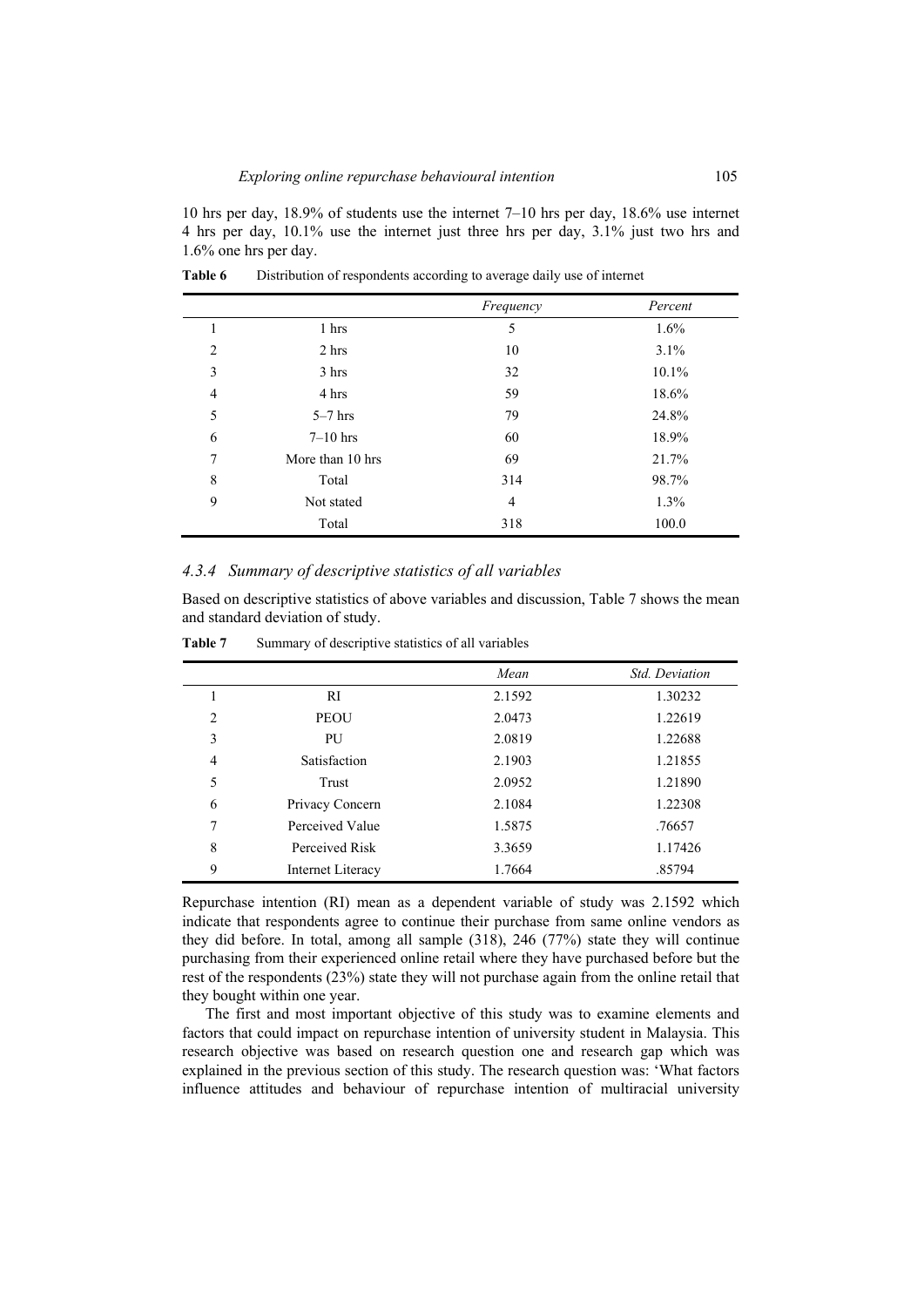students in Malaysia?" Based on objective one (1) descriptive analysis and the level agreement, this study found some new points in online shopping behaviour. Repurchase intention mean of 318 respondents was 2.1592 that indicate almost respondents agree to repurchase in future from same online vendor. PEOU shows the mean of 2.0473 which indicates sample size of this study also agrees about the PEOU of experienced web shopping. Perceived usefulness's mean shows 2.0819 which indicates the online shopper experience was useful that is why they will attempt to repurchase again. Satisfaction's mean also was 2.1903 which indicates the online shoppers agree that they are satisfied with their purchase. Trust mean shows 2.0952 which means target population was trusted based on their experience. Privacy concern mean was 2.1084 which indicates the online shoppers agree that the retailer will care about their information that they provide for shopping. Perceived value mean was 1.5875 which indicates that online shoppers of this study highly agree that perceived value is so important to them and makes them to repurchase online in future. Perceived risk mean was 3.3659 which indicates those online shoppers are not afraid of buying product from experienced shop. Internet literacy mean was 1.7664 which shows that the online shoppers have all information about shopping on the internet.

The second research objective was to examine the impact of pre-purchase user perceptions of attributes, pre-purchase user attributes and post-purchase user attributes on repurchase intention (RI) of multiracial university students in Malaysia which is based on research question two (2) of study. The research question two was 'what are the impacts of pre-purchase user perceptions of attributes; pre-purchase user attributes and postpurchase user attributes on repurchase intention of multiracial university students in Malaysia?' Based on research gap and research objective two (2) the post-purchase online shopping continuously begs attention. Among pre-purchase user perceptions of attributes and pre-purchase user attributes variables some of elements were not main predictor for future behavioural intention or repurchase intention. But PU, PEOU, privacy concern and internet literacy were significant factors in prediction of future purchase. PU explained 18%, PEOU explained 23%, privacy concern explained 33%, satisfaction explained 28% and internet literacy explained –.077% of repurchase intention (RI). The research proved that there is a significant and positive relationship between mentioned variables except internet literacy.

# *4.4 Hypothesis testing*

The final analysis in this research is hypothesis testing. The independent variables in this study are the factors which may influence students' online repurchasing intention. Through the hypothesis testing, we can identify whether these factors have significant relationship with consumers' intention to repurchase online or not.

# *4.4.1 Multiple regression analysis (stepwise method) result*

Trust alone explains 81.5% of the variation in RI. After trust, the inclusion of PU explains additional 83.8% of the variation. Trust, PU and PEOU explain additional 84.5% of the variation and relatively trust, PU, PEOU and privacy concern 85.0%; trust, PU, PEOU, privacy concern and satisfaction 85.4%; PU, PEOU, privacy concern and satisfaction 85.4% and PU, PEOU, privacy concern, satisfaction, internet literacy 85.6%.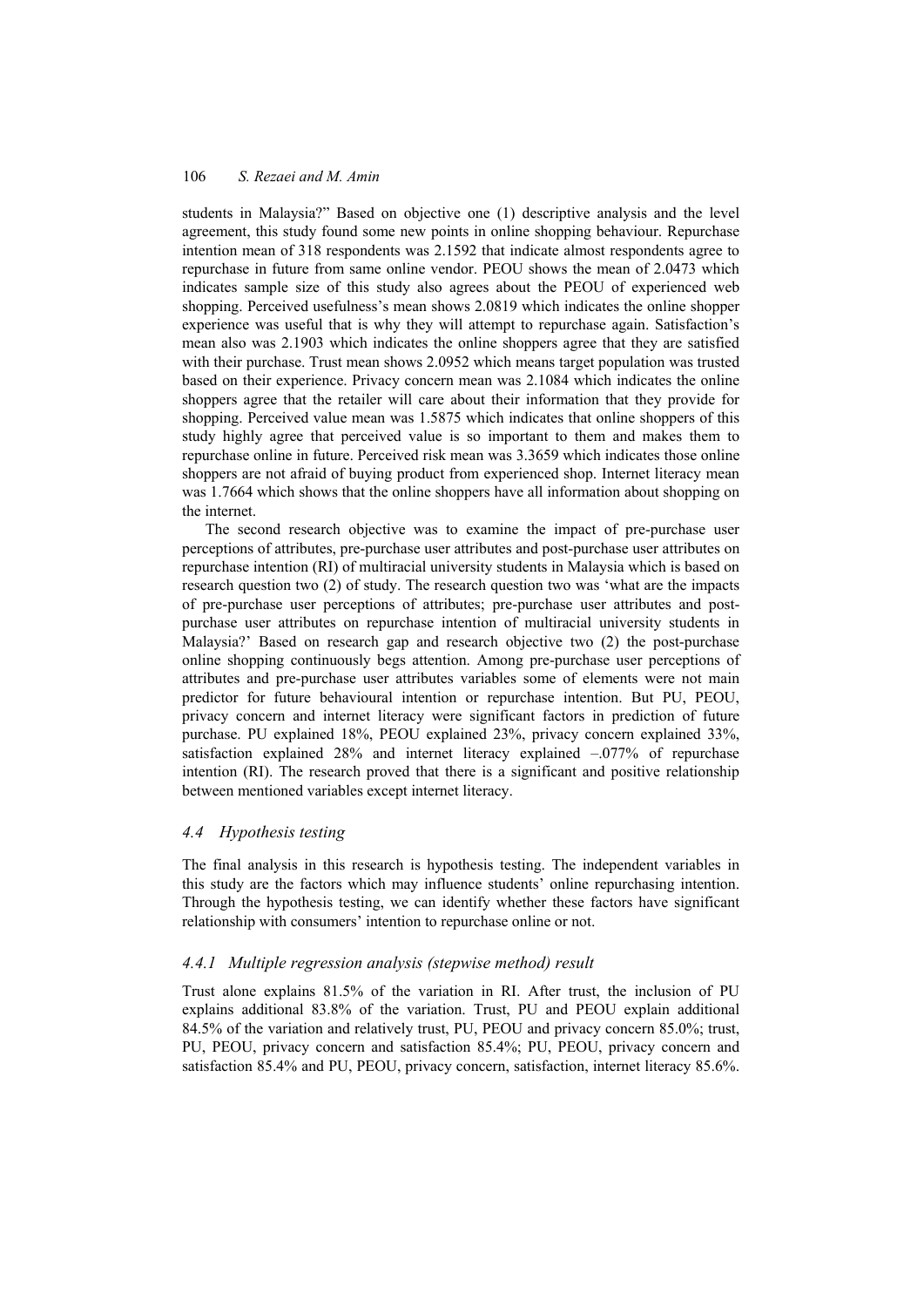Therefore the model is: Model 2 regression equation: Repurchase Intention  $(RI) =$ .  $105 + .181$  (PU) + .230 (PEOU) + .336 (privacy concern) + .289 (satisfaction) + (-.077) internet literacy.

### *4.4.2 Summary of hypotheses testing*

This research seeks to examine the repurchase intention of students who are studying in four major universities in Malaysia. Specifically, this study aims to achieve the following objectives: (a) to understand factors influence attitudes and behaviour of repurchase intention of multiracial university students in Malaysia (proposed by Taylor and Strutton, 2010), (b) to examine the impact of pre-purchase user perceptions of attributes, prepurchase user attributes and post-purchase user attributes on repurchase intention of multiracial university students in Malaysia.

All these objectives were then converted into complement hypotheses. Then the data were analysed to measure the hypotheses empirically. Table 8 displays the summary of all eight (8) hypotheses tested in the study.

**Table 8** Summary of the hypotheses testing

|                | Hypothesis of<br>Research                                                        | Research<br><i><b>Objectives</b></i> | Decision                             |
|----------------|----------------------------------------------------------------------------------|--------------------------------------|--------------------------------------|
| 1              | There is a significant relationship between<br>PU and RI                         | 1,2                                  | Reject H <sub>0</sub> ,<br>Accept H1 |
| $\overline{2}$ | There is a significant relationship between<br>PEOU and RI                       | 1,2                                  | Reject H <sub>0</sub> ,<br>Accept H1 |
| 3              | There is a significant relationship between<br>Perceived value and RI            | 1,2                                  | Accept H <sub>0</sub><br>Reject H1   |
| $\overline{4}$ | There is a significant relationship between<br>perceived risk and RI             | 1,2                                  | Accept H <sub>0</sub><br>Reject H1   |
| 5              | There is a significant relationship between<br>Trust and RI                      | 1,2                                  | Accept H <sub>0</sub><br>Reject H1   |
| 6              | There is a significant relationship between<br>Privacy concern and RI            | 1,2                                  | Reject H <sub>0</sub> ,<br>Accept H1 |
| 7              | There is a significant relationship between<br>Internet literacy/affinity and RI | 1,2                                  | Reject H <sub>0</sub> ,<br>Accept H1 |
| 8              | There is a significant relationship between<br>satisfaction and RI               | 1,2                                  | Reject H <sub>0</sub> ,<br>Accept H1 |

#### **5 Discussion of results**

This research focuses on attitudes and repurchases behavioural intention of Malaysian university students and contributes to the literature in assessing and explanation of this issue. Consumer attitudes are often acknowledged to mediate the link between consumer values and behaviour (Hansen, 2008). In this light, this research begins with explanation and drawing literature about online marketing strategy and its relationship with online consumer behavioural intention. Based on literature review and proposed models in consumer behaviour an integrative model was chosen (Taylor and Strutton, 2010) to understand online shopper repurchase behavioural intention. The main construct of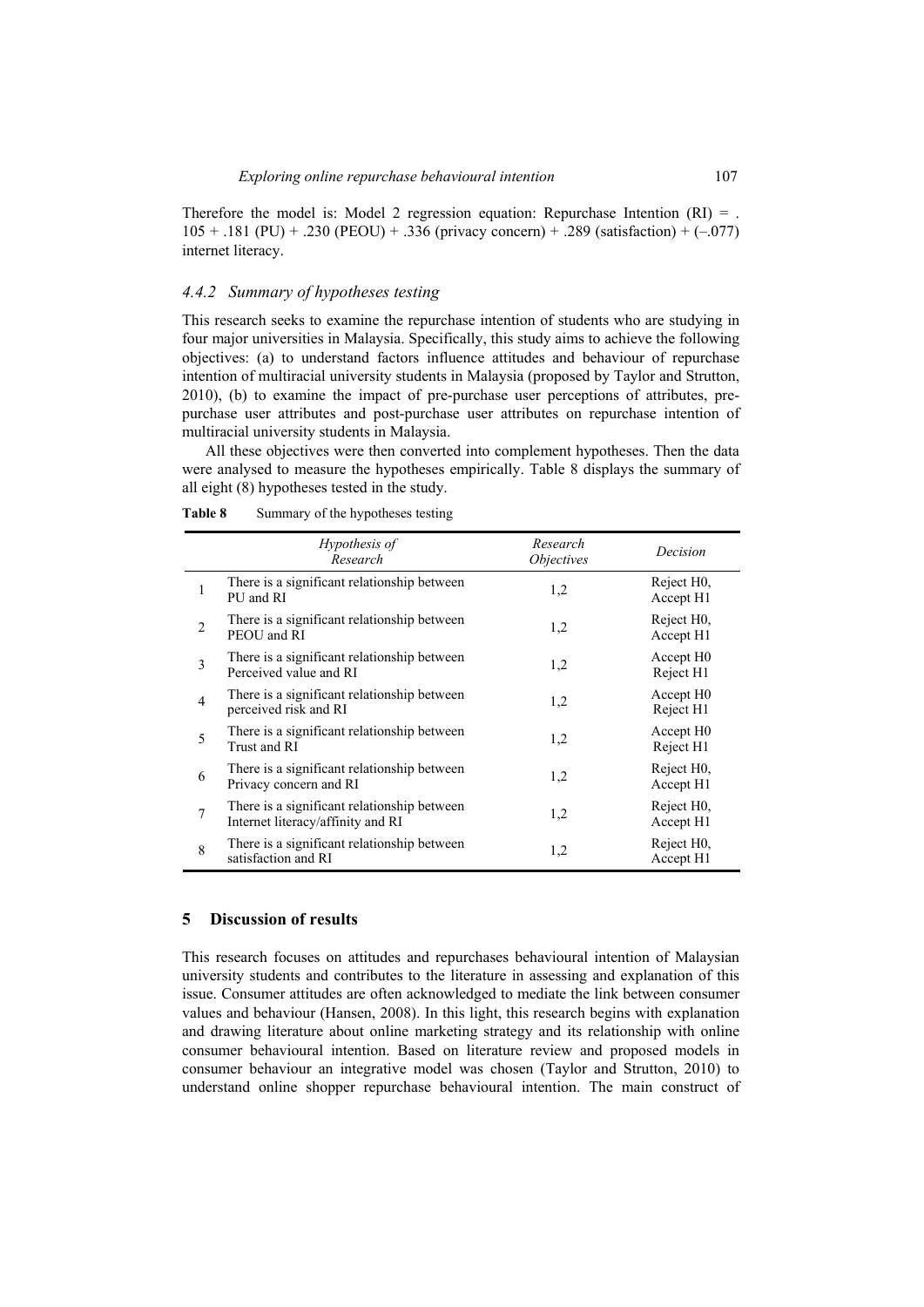the model was based on TAM. Therefore, an integrative model of post-adoption online purchasing behaviour of university students based on TAM (Davis, 1989) and (Taylor and Strutton's (2010) model was implemented (see Figure 1). Eight (8) relevant hypotheses were developed based on the research questions and objectives. The questionnaire was created based on the modification of tested and validated research instruments obtained from the literature in relevant studies. The research managed to collect 318 completed online questionnaires from the respondents within 31 days. Further analyses of data were performed in order to test the established research objectives through various statistical methods. Figure 2 summarises the findings of the research. As shown in Figure 2 hypotheses No. 3 (relationship between perceived value and RI), No. 4 (relationship between perceived risk and RI), No. 5 (relationship between trust and RI) were not accepted. In fact perceived value, perceived risk and trust of online shopper could not be a predictor for future behavioural intention but PU, PEOU, privacy concern, satisfaction, and internet literacy were main predictors towards RI.





Notes: \*Significant level; \*\*Not significant.

This study confirms that the internet marketing capabilities have passed the point where they represent mere nice-to-haves. Instead, such capabilities now represent absolute musts for all kind of businesses in different industry. The reason to state above statement is because among target population (318) of this research, 246 (77%) state they will continue purchasing from their experienced online retail that purchased before but the rest of the respondents (23%) state they will not purchase again on the online retail that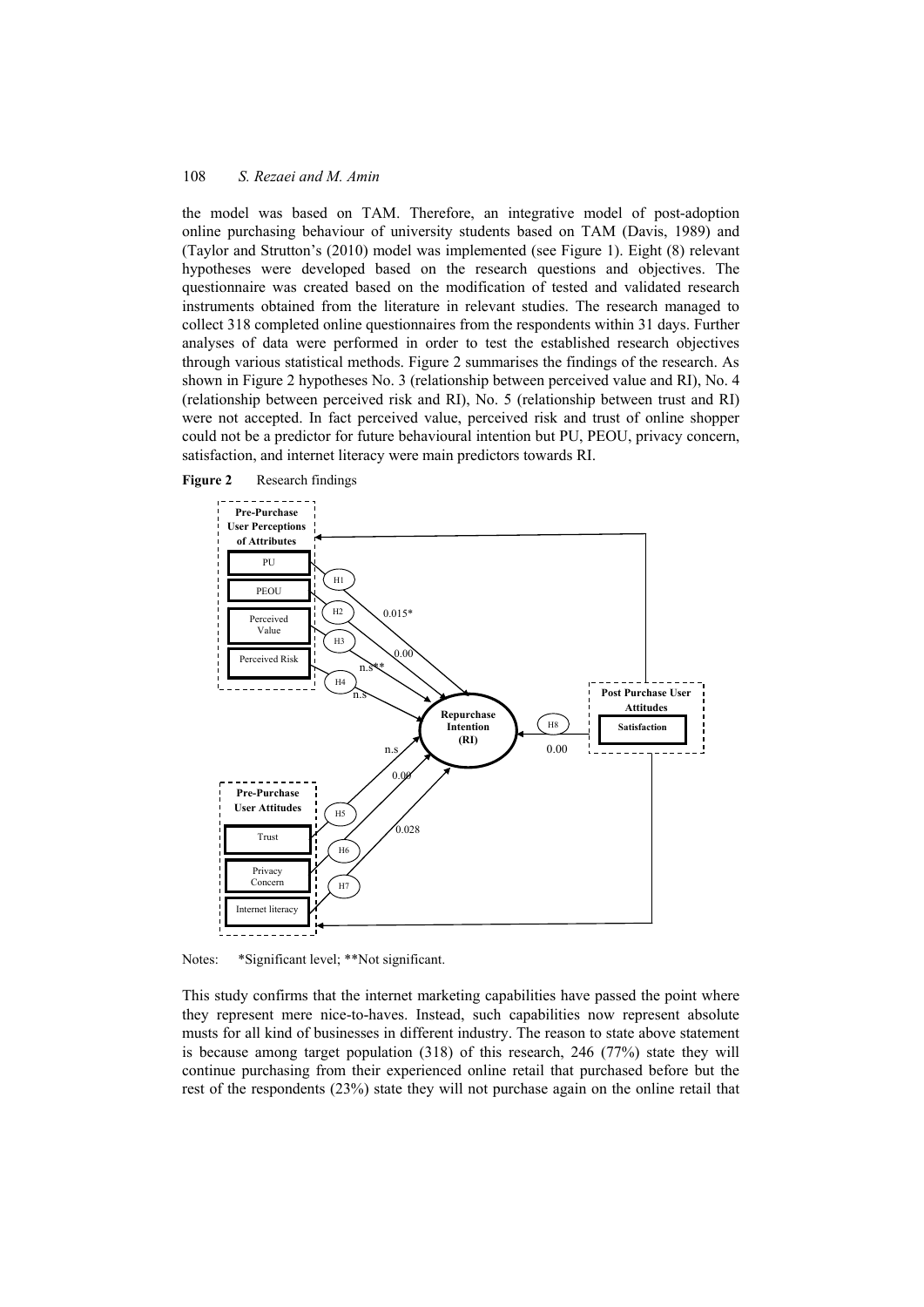they bought within one year. Therefore, the possibility to gain market share on the net is increasing because of the intention to get loyal customer is relatively high. According to the above findings, the online retailers should understand that there is a big segment on the internet which is the student segment. In addition, targeting solely just Malaysian local students is a mistake. Accordingly, other nationality like Iranian, Arabian and African are also a big segment to be considered in this light. Since in the heart of strategy is positioning, this study focused on how strategy could be used in the right way to target more precisely market segmentation in the light that all positioning is about what is in the mind of customer (e-attitude and e-behaviour). This could be important for the firm's strategist, e-marketers and all decision makers within companies to shape perceptive strategies based on e-attitude and e-behaviour of online shipper to gain strategic positioning. According to this study, internet marketer should concentrate more on PU, PEOU, privacy concern, internet literacy and satisfaction which are most significant elements that could influence on RI and finally consumer loyalty and retention.

#### *5.1 Managerial implications and recommendations*

This study provides internet marketing managers with useful and important knowledge to increase shoppers' intention towards online shopping, and suggest that this should feed into website planning and marketing strategies. The findings of this study enable a better understanding of online shoppers relevant to market segmentation variables to enhance internet marketing strategy based internet consumer behavioural intention. The prospect of implementing this research finding is to target more effectively the customers who already bought a product from an online retailer. This is all about customer retention and loyalty not customer capturing. Therefore, strategists can set a savvy strategy to gain more market share for vendors. Table 9 summaries the managerial implication and strategy recommendations based on research finding.

Table 9 Summary of research objectives and findings

| No. | Research objectives                                                                                                                                                                            | Findings                                                                                                                                                       |
|-----|------------------------------------------------------------------------------------------------------------------------------------------------------------------------------------------------|----------------------------------------------------------------------------------------------------------------------------------------------------------------|
|     | Factors influence attitudes and behaviour of<br>repurchase intention (RI) of multiracial<br>university students                                                                                | PU, PEOU, privacy concern, internet<br>literacy and satisfaction are most<br>significant elements that could<br>influence on RI.                               |
|     | Impact of pre-purchase user perceptions of<br>attributes, pre-purchase user attributes and<br>post-purchase user attributes on repurchase<br>intention (RI) of multiracial university students | Post purchase user attributes is more<br>influential factor compared with pre-<br>purchase user perceptions of attributes<br>and pre-purchase user attributes. |

### *5.1.1 Perceived Usefulness (PU)*

According to finding, pre-purchase user perceptions of attributes variables are considered as those whose online retailers could change to influence on target customer and gain more market share. Online marketing manager should understand that target customers (students in this study) are considered to be useful and are still the main concern. Target customers will purchase again when he or she understand that the transaction that the online vendor is going to make must be perceived useful in the mind of consumers. Managers should understand that in both pre-purchase process and post-purchase process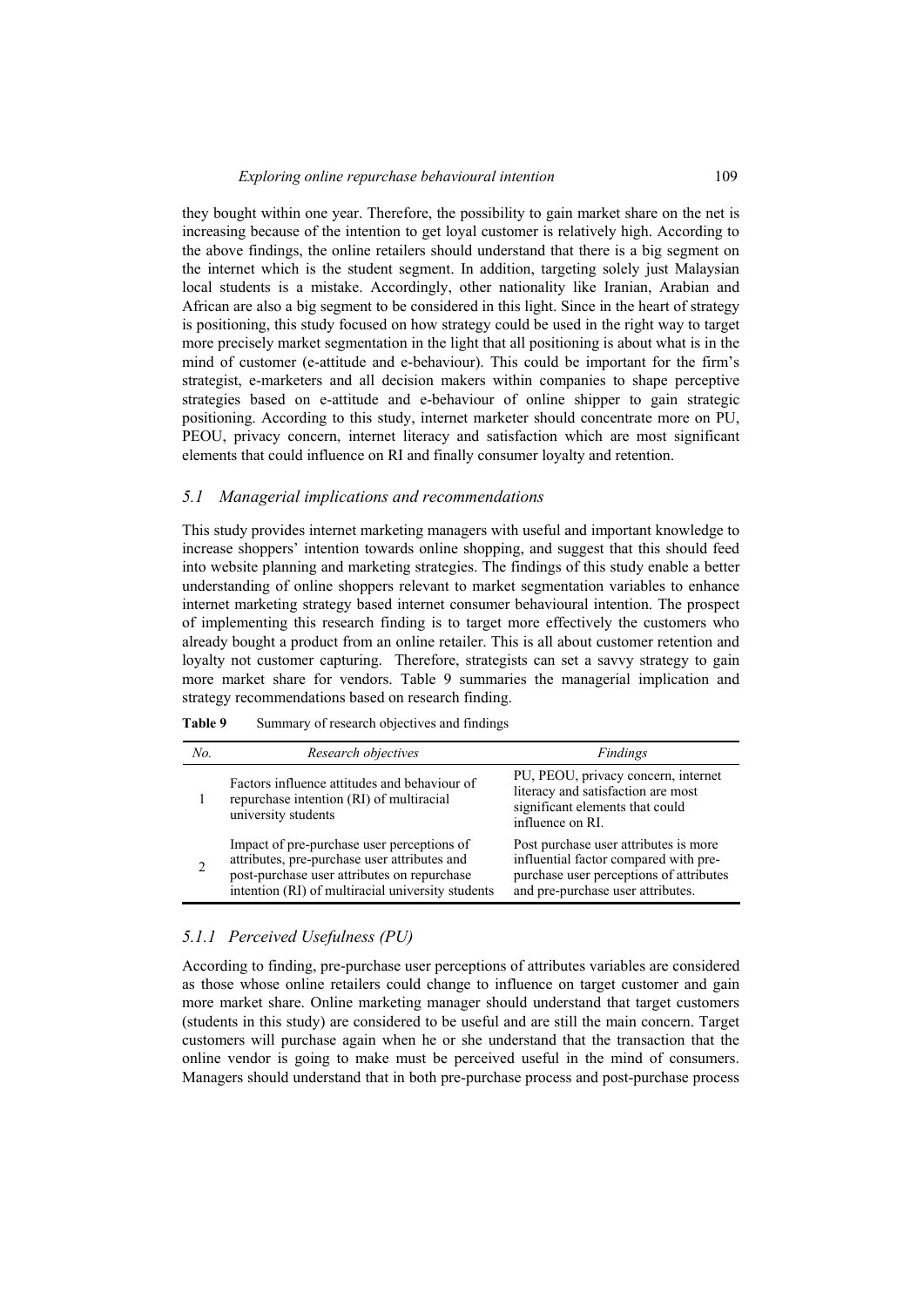PU is an element to be considered. The online manager should try to give more value to customers to get their attention after they placed an order. The marketer could give free information during purchase process of online shopper to make shopper transaction more useful. Opt-in marketing and conveniences of post-sales services could influence consumer behaviour intention in this prospect. The best practice ever done is airasia.com.my. Through opt-in marketing airasia.com.my send the information about online discount and new flight schedule to who subscribed before. This way prevents spam email therefore customer perceived useful. Another strategy recommendation to boost PU is conveniences of post-sales services. Airasia.com offers more value after the customer made their purchase. Therefore, customers show willingness to purchase again from their online website.

# *5.1.2 Perceived Ease of Use (PEOU)*

In context of online shopping the most obvious element in purchasing intention on the first time is ease of use. Online shoppers are looking at the process of transaction especially when they want to make payments. If they understand the process of purchasing then they are more likely to purchase and repurchase from the online retailers. According to research finding, ignoring PEOU in post-adoption era is a big mistake. Since this element is in the hands of online vendors, so the possibility to get result by investment on PEOU could led to higher company performance in the long run. The online marketer should understand that perceived beauty of simplicity of online shopper should be managed in the right way. The layout and forms of interaction by customer must be seen as comfortable. One of the best practices is dell.com.my. Online users are interacting with that website that makes more sense and more simple to customers. Therefore, online marketers should implement the beauty of simplicity as strategy to perform better in online competition.

# *5.1.3 Privacy concern*

One of the biggest issues that faces both online retailers and online customers is privacy concern. In fact, online retailers are looking to get customer attention by the implementation of new technology to prevent any misuse of online customer information that they provide but online customers still worry about this issue. According to findings in previous section, even in post-adoptions of online shopping customers still are thinking of this issue. Experienced customers are concerned about information of payment methods and other information that they provide for the first time. Therefore, flow experience is another issue that should be in focus of online marketer. The flow of user through website must be tangible in the way that makes sense to online customers. The second time when customers are accomplishing a purchase should have confidence about the online vendor. The best practice in this area is cimbclicks.com.my. The flows on cimbclicks.com.my make sufficient confidents to a customer who wants to purchase for the second time. Online retailers' managers should understand that the attitudes of online shoppers are affected by information that they want from customers. For example, online retailers should not get information about customers that is not necessary. The needed information about targeted customer should be taken, therefore customer will feel better.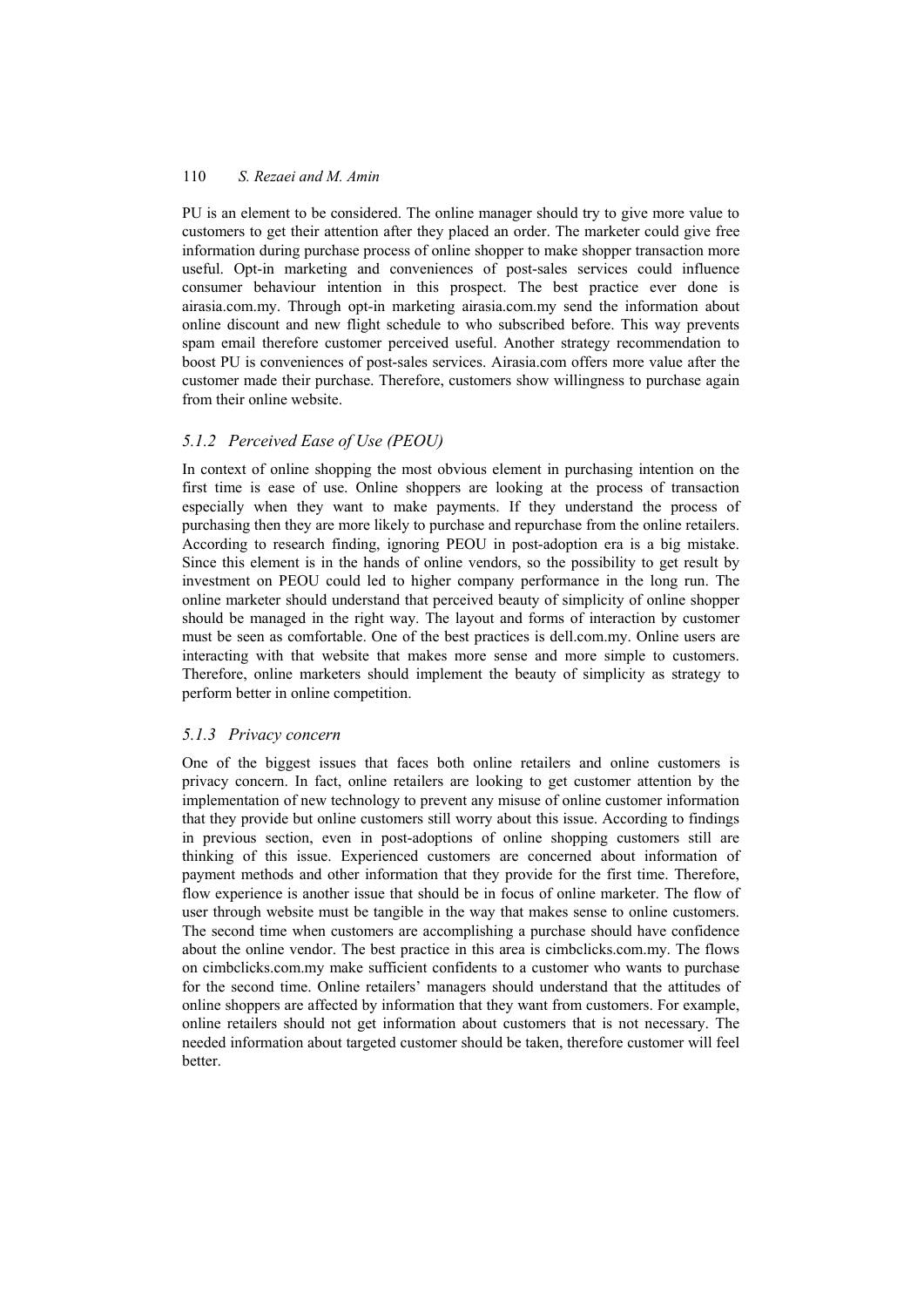### *5.1.4 Internet literacy and affinity*

Another important variable among pre-purchase user attitudes which was discussed in previous section was internet literacy and affinity. This is important element to predict future online behavioural intention because when customers do not know about how to protect their PC and use it they are not likely to transact with online businesses. Marketing mangers could give efficient and sufficient information by providing online promotion to enable their customer to get free access to information that is required in becoming a knowledgeable online user. Moreover, online customers who got experienced about buying a product from specific online retailers feel that they can carry out an online transaction. Managing authenticity of knowledge online marketer could impact on user attitude and behavioural intention. For example, tm.com.my in Malaysia is using this strategy to retain more customers. In fact, tm.com.my is providing much usable information about its related core business then online customers perceived this knowledge as value.

### *5.1.5 Satisfaction*

Another and only variable which represents post-purchase user attitudes is satisfaction. Satisfaction is important issue in any market. It is critical to implement a strategy to achieve customer satisfaction. According to related study, Khalifa and Liu (2005) state it has been reported that only 15–35% of satisfied customers did return after their first purchase. Satisfaction is happening before customer retention and loyalty. Internet marketer should use the information about experienced customer who has already made a purchase, then according to variables that were found in this study shape the behaviour of targeted customers. Both academics and practitioners recognise the importance of loyal customers because they usually spend more, buy more frequently, have more motivation to search for information, are more resistant to competitors' promotions, and are more likely to spread positive word of mouth (e-word of mouth). This should help companies to design more effective strategies to achieve customer loyalty (Hernandez et al., 2009). The best practice of managing e-word of mouth is maybank2u.com.my. Online marketer at maybank2u.com.my understood that after the need of customer fulfilled the best way to spread positive e-word of mouth is to show how their customers were satisfied. Table 10 summaries the managerial implication and strategy recommendations based on above discussion.

| No.            | Variable                                 | Strategy<br><b>Recommendations</b>                          | Example Of Successful<br><b>Online Retailer</b> |
|----------------|------------------------------------------|-------------------------------------------------------------|-------------------------------------------------|
|                | PU                                       | Opt-in Marketing and Conveniences<br>of post-sales services | http://www.airasia.com.my/                      |
| 2              | <b>PEOU</b>                              | Beauty of Simplicity                                        | http://www.dell.com.my/                         |
| 3              | Privacy Concern                          | Flow Experience                                             | http://www.cimbclicks.com.my/                   |
| $\overline{4}$ | Internet interest.<br>literacy& affinity | Aesthetic Knowledge                                         | http://www.tm.com.my/                           |
| 5              | Satisfaction                             | E-word of mouth                                             | http://www.maybank2u.com.my/                    |

**Table 10** Summary of managerial implications and strategy recommendations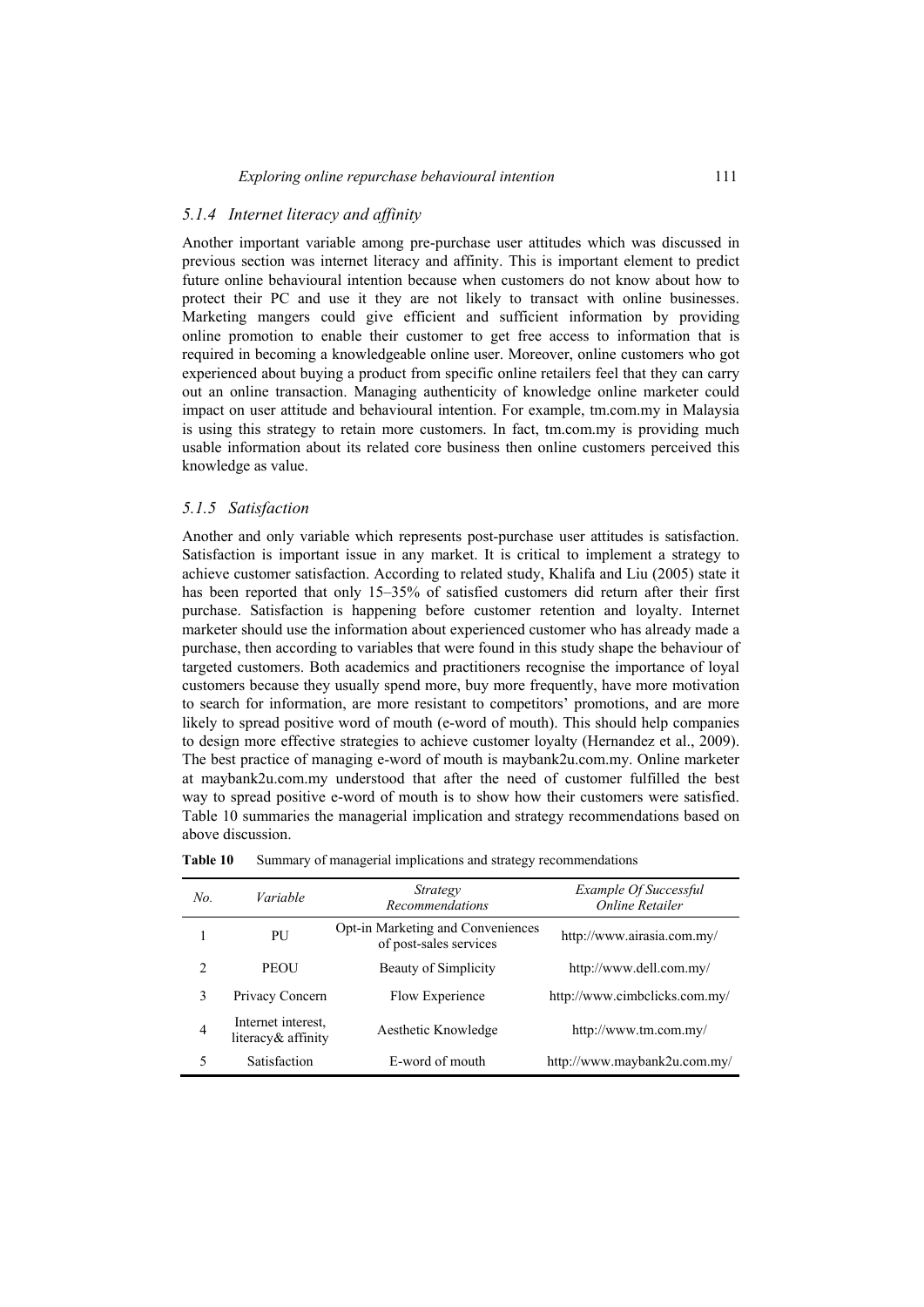### *5.2 Research contribution*

The research contribution can be explained in research gap contributions and the contributions towards the understanding and development of online shopping experience for customers and new understanding of online shopper for marketer to improve marketing strategy. According to Chen (2008), factors influencing consumer choices in a virtual environment are a challenge facing online businesses. This study was performed to fill the gaps that were found in a previous related study in the context of online shopping behaviour intention. This study fulfilled all research gaps founded in the area of online shopping and left some other limitation for future study that are explained in the next part. Another main contribution of this study is employing an integrated model of online shopping model proposed by Taylor and Strutton (2010). According to their finding through a meta-analysis 'A+' level marketing journals that published between 1996 and 2007 they proposed future research direction and research framework (see Figure 1). This study carries out primary research to examine whether there is a relationship between proven variables that they suggest or not (see Figure 2). According to this study, the significant relationships were not proven as Taylor and Strutton (2010) suggested in their study. In fact, this study just proved the significant relationship between PU, PEOU, privacy concern, internet literacy, satisfaction with repurchase intention (RI). Accordingly, the relationships between perceived value, perceived risk, trust and repurchase intention (RI) in this study are not proven.

### *5.3 Limitations and directions for future research*

As with any research, care should be taken when generalising the results (Chang and Chen, 2008) of the study. This study is not without limitations. (a) Future research should employ longitudinal study to carry out the relationship that exists between present and future behaviour which has been widely analysed in the classic research of consumer behaviour (Gefen et al., 2003; Hausman and Siekpe, 2009; Hernandez et al., 2009; Jaiswal et al., 2010; Taylor and Strutton, 2010; Al-Maghrabi et al., 2011). However, websites are dynamic in their developments so, it need long time to analyse (Hausman and Siekpe, 2009). A longitudinal study, however, would provide valuable insight into other factors that enhance satisfaction and retailer loyalty (Wallace et al., 2004; Yoo et al., 2008). Therefore, a longitudinal approach is needed to identify the changing roles of internet features as perceived by consumers alongside internet technology advancements and consumer continued use of the internet services. (b) This study focused on B2C trading and did not consider the other categories of e-commerce, thus limiting the breadth of the conclusions (Chang and Chen, 2009). (c) Research proposed that university students as respondents are not representative of all consumers (Yoo et al., 2008; Lu et al., 2011). In addition, students as subjects may limit the generalisability of findings to other contexts of website usage. Since with globalisation of e-commerce the cultural effects online shopping behaviour there is a need to be better understood this issue (Tan et al., 2007). Therefore, future study is needed to fill this gap by targeting both students and professionals in different cultures.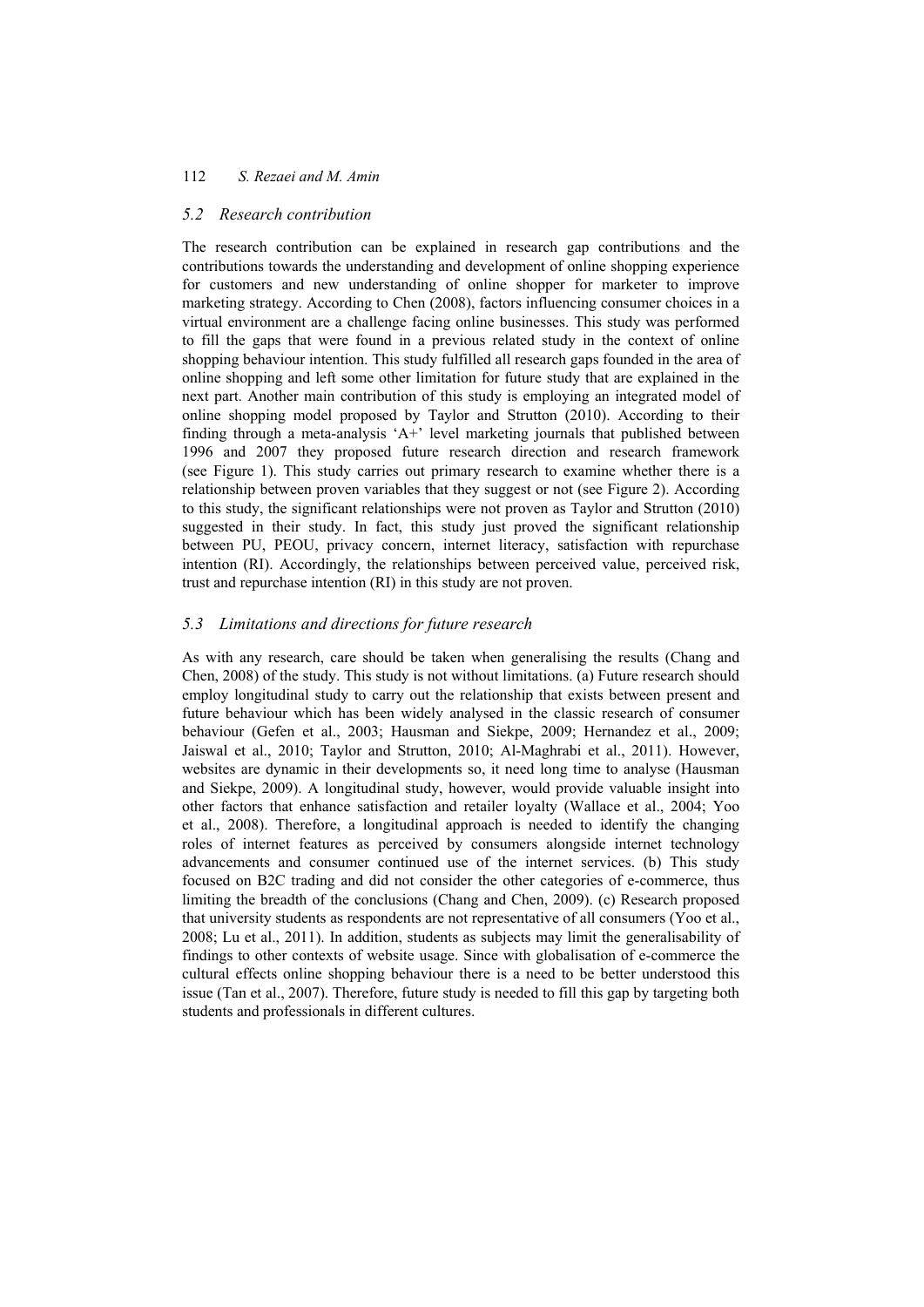#### **References**

- Akman, I. and Mishra, A. (2010) 'Gender, age and income differences in internet usage among employees in organizations', *Computers in Human Behavior*, Vol. 26, No. 3, pp.482–490.
- Al-Maghrabi, T., Dennis, C. and Halliday, S.V. (2011) 'Antecedents of continuance intentions towards e-shopping: the case of Saudi Arabia', *Journal of Enterprise Information Management*, Vol. 24, No. 1, pp.85–111.
- Andaleeb, S.S. (1995) 'Dependence relations and the moderating role of trust: implications for behavioral intentions in marketing channels', *International Journal of Research in Marketing*, Vol. 12, No. 2, pp.157–172.
- Armesh, H., Salarzehi, H., Yaghoobi, N.M., Heydari, A. and Nikbin, D. (2010a) 'The effects of security and privacy information on trust  $\&$  trustworthiness and loyalty in online marketing in Malaysia', *International Journal of Marketing Studies*, Vol. 2, No. 2, pp.223–234.
- Armesh, H., Salarzehi, H., Yaghoobi, N.M., Heydari, A. and Nikbin, D. (2010b) 'Impact of online/internet marketing on computer industry in Malaysia in enhancing consumer experience', *International Journal of Marketing Studies*, Vol. 2, No. 2, pp.75–86.
- Atchariyachanvanich, K., Okada, H. and Sonehara, N. (2007) 'Theoretical model of purchase and repurchase in internet shopping: evidence from japanese online customers', Paper presented at *the Proceedings of the ninth international conference on Electronic Commerce*, pp.243–252.
- Badrinarayanan, V., Becerra, E., Kim, C-H. and Madhavaram, S. (2010) 'Transference and congruence effects on purchase intentions in online stores of multi-channel retailers: initial evidence from the U.S. and South Korea', *Journal of the Academy of Marketing Science*, pp.1–19.
- Ball, D., Coelho, P.S. and Machas, A. (2004) 'The role of communication and trust in explaining customer loyalty: an extension to the ECSI model', *European Journal of Marketing*,Vol. 38, No. 9, pp.1272–1293.
- Blery, E.K., Andreas, D., Anna, B., Anna, E., Efi, K., Nertilda, T., Ravonikou, L. (2009) Customer retention in the greek internet market', *International Journal of e-Business Management*, Vol. 3, No. 1, pp.35–48.
- Brunelle, E., and Lapierre, J. (2008) 'Testing media richness theory to explain consumers' intentions of buying online', Paper presented at *the Proceedings of the 10th international conference on Electronic Commerce*.
- Butler, P. and Peppard, J. (1998) 'Consumer purchasing on the internet: processes and prospects', *European Management Journal*, Vol. 16, No. 5, pp.600–610.
- Cai, Y. and Cude, B.J. (2008) 'Online shopping', in Xiao, J. J. (Ed.): *Handbook of Consumer Finance Research*, Springer, NY, pp.137–159.
- Caruana, A. and Ewing, M.T. (2010) 'How corporate reputation, quality, and value influence online loyalty', *Journal of Business Research*, Vol. 63, Nos. 9/10, pp.1103–1110.
- Chang, H.H. and Chen, S.W. (2008) 'The impact of customer interface quality, satisfaction and switching costs on e-loyalty: internet experience as a moderator', *Computers in Human Behavior*, Vol. 24, No. 6, pp.2927–2944.
- Chang, H.H. and Chen, S.W. (2009) 'Consumer perception of interface quality, security, and loyalty in electronic commerce', *Information & Management*, Vol. 46, No. 7, pp.411–417.
- Chang, J. and Samuel, N. (2004) 'Internet shopper demographics and buying behaviour in Australia', *Journal of American Academy of Business*, Cambridge, Vol. 5, Nos. 1/2, pp.171–176.
- Chang, Y-P. and Zhu, D-H. (2007) '*Factors* influencing new and repeated buyers' intention to shop online in China: A Comparatively Empirical Study', Paper presented at *the International Conference on the Wireless Communications, Networking and Mobile Computing*, pp.3494–3497.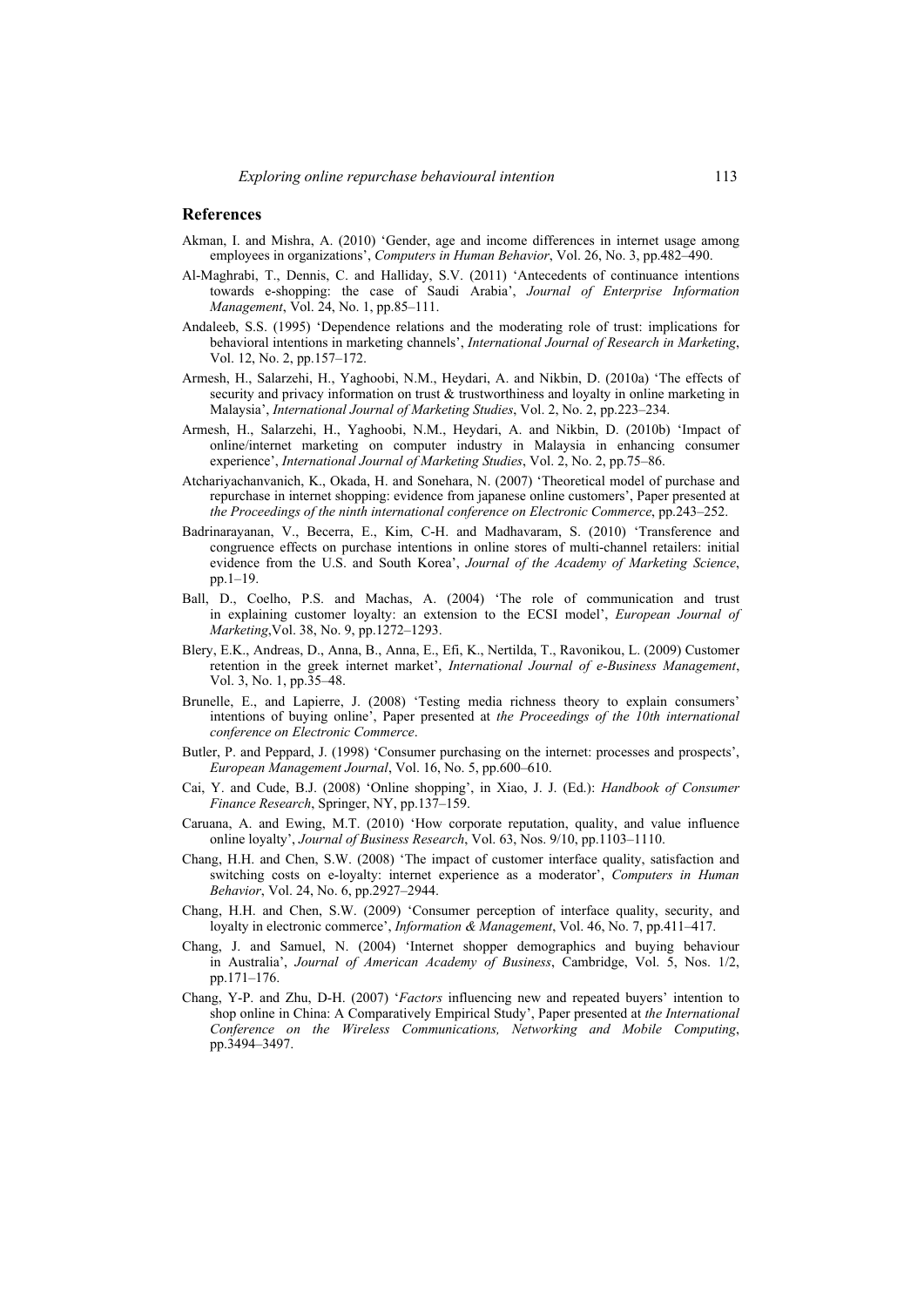- Chea, S. and Luo, M.M. (2007) 'Cognition, emotion, satisfaction, and post-adoption behaviors of e-service customers', Paper presented at *the 40th Annual Hawaii International Conference on System Sciences*.
- Chen, S. and Li, J. (2009) 'Factors influencing the consumers' willingness to buy in e-commerce', Paper presented at *the International Conference on E-Business and Information System Security*, pp.1–8.
- Chen, Y-F. (2008) 'Herd behavior in purchasing books online', *Computers in Human Behavior*, Vol. 24, No. 5, pp.1977–1992.
- Cheung, C.M.K. and Lee, M.K.O. (2005) 'Consumer satisfaction with internet shopping: a research framework and propositions for future research', Paper presented at *the Proceedings of the 7th international conference on Electronic Commerce*, pp.327–334.
- Chiou, J-S. and Pan, L-Y. (2009) 'Antecedents of internet retailing loyalty: differences between heavy versus light shoppers', *Journal of Business & Psychology*, Vol. 24, No. 3, pp.327–339.
- Chiu, C.M., Chang, C.C., Cheng, H.L. and Fang, Y.H. (2009) 'Determinants of customer repurchase intention in online shopping', *Online Information Review*, Vol. 33, No. 4, pp.761–784.
- Close, A.G. and Kukar-Kinney, M. (2010) 'Beyond buying: motivations behind consumers' online shopping cart use', *Journal of Business Research*, Vol. 63, Nos. 9/10, pp.986–992.
- Davis, F.D. (1989) 'Perceived usefulness, perceived ease of use, and user acceptance of information technology', *MIS Quartly*, Vol. 13, No. 3, pp.319–340.
- Dennis, C., Morgan, A., Wright, L.T. and Jayawardhena, C. (2010) 'The influences of social e-shopping in enhancing young women's online shopping behaviour', *Journal of Customer Behaviour*, Vol. 9, No. 2, pp.151–174.
- Dinev, T. and Hart, P. (2005) 'Internet privacy concerns and social awareness as determinants of intention to transact', *International Journal of Electronic Commerce*, Vol. 10, No. 2, pp.7–29.
- Djamasbi, S., Siegel, M. and Tullis, T. (2010) 'Generation Y, web design, and eye tracking', *International Journal of Human-Computer Studies*, Vol. 68, No. 5, pp.307–323.
- Doherty, M. (1994) 'Probability versus non-probability sampling in sample Surveys', *The New Zealand Statistics Review*, pp.21–28.
- Eastlick, M.A. and Lotz, S. (2011) 'Cognitive and institutional predictors of initial trust toward an online retailer', *International Journal of Retail & Distribution Management*, Vol. 39, No. 4, pp.234–255.
- Ferro, E., Helbig, N.C. and Gil-Garcia, J.R. (2011) 'The role of IT literacy in defining digital divide policy needs', *Government Information Quarterly*, Vol. 28, No. 1, pp.3–10.
- Finn, A., Wang, L. and Frank, T. (2009) 'Attribute perceptions, customer satisfaction and intention to recommend e-services', *Journal of Interactive Marketing*, Vol. 23, No. 3, pp.209–220.
- Gao, Y. (2009) 'Factors influencing perceived value of and attitude toward e-commerce among online shoppers in china', Paper presented at *the WASE International Conference on.Information Engineering*.
- Gefen, D., Karahanna, E. and Straub, D.W. (2003) 'Inexperience and experience with online stores: the importance of TAM and trust', *IEEE Transactions on Engineering Management*, Vol. 50, No. 3, pp.307–321.
- Grewal, D. and Levy, M. (2007) 'Retailing research: past, present, and future', *Journal of Retailing*, Vol. 83, No. 4, pp.447–464.
- Guan, H-L. and Cheng, B-D. (2009) 'Analysis on the consumer's online information search behavior', Paper presented at *International Conference on the E-Business and Information System Security*, pp.1–4.
- Ha, H.Y., Janda, S. and Muthaly, S.K. (2010) 'A new understanding of satisfaction model in e-repurchase situation', *European Journal of Marketing*, Vol. 44, No. 7, pp.997–1016.
- Hannah, B. and Lybecker, K.M. (2010) 'Determinants of recent online purchasing and the percentage of income spent online', *International Business Research*, Vol. 3, No. 4, pp.60–71.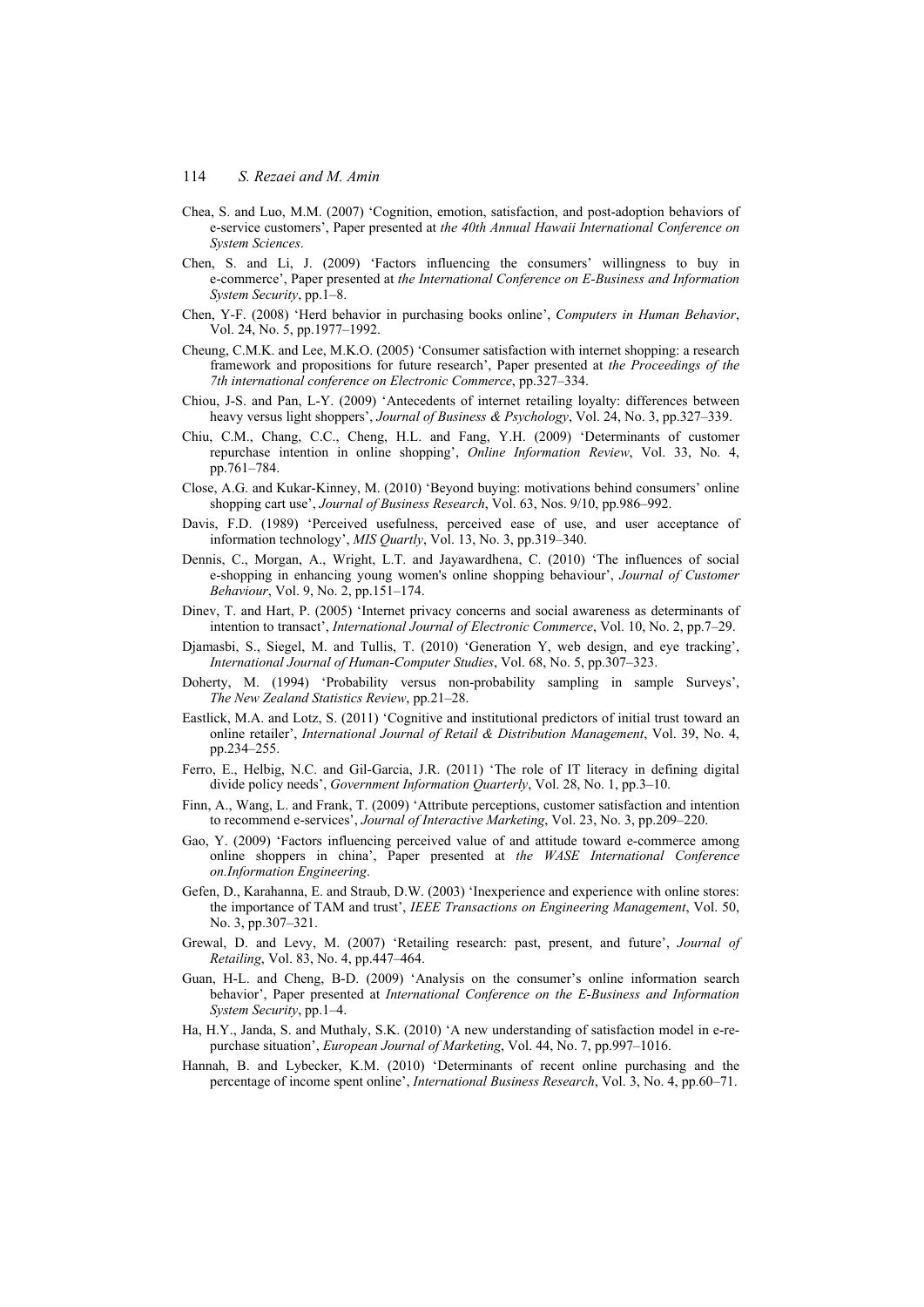- Hansen, T. (2008) 'Consumer values, the theory of planned behaviour and online grocery shopping', *International Journal of Consumer Studies*, Vol. 32, No. 2, pp.128–137.
- Hart, M. (2008) 'Do online buying behaviour and attitudes to web personalization vary by age group?', *Proceedings of the 2008 annual research conference of the South African Institute of Computer Scientists and Information Technologists on IT Research in Developing Countries: Riding the Awave of Technology*, Wilderness, South Africa, 1456670: ACM, pp.86–93.
- Hausman, A.V. and Siekpe, J.S. (2009) 'The effect of web interface features on consumer online purchase intentions', *Journal of Business Research*, Vol. 62, No. 1, pp.5–13.
- Hernandez, B., Jimenez, J. and Jose Martin, M. (2009) 'The impact of self-efficacy, ease of use and usefulness on e-purchasing: an analysis of experienced e-shoppers', *Interacting with Computers*, Vol. 21, Nos. 1/2, pp.146–156.
- Hernández, B., Jiménez, J. and Martín, M.J. (2011) 'Age, gender and income: do they really moderate online shopping behaviour?', *Online Information Review*, Vol. 35, No. 1, pp.113–133.
- Hsu, M-H., Yen, C-H., Chiu, C-M. and Chang, C-M. (2006) 'A longitudinal investigation of continued online shopping behavior: an extension of the theory of planned behavior', *International Journal of Human-Computer Studies*, Vol. 64, No. 9, pp.889–904.
- Ieva, A. and Gaile-Sarkane, E. (2009) 'Behavioral differences in consumer purchasing behavior between online and traditional shopping: case of latvia', *Economics & Management*, pp.345–352.
- Jaiswal, A.K., Niraj, R. and Venugopal, P. (2010) 'Context-general and context-specific determinants of online satisfaction and loyalty for commerce and content sites', *Journal of Interactive Marketing*, Vol. 24, No. 3, pp.222–238.
- Jones, M.A. and Reynolds, K.E. (2006) 'The role of retailer interest on shopping behavior', *Journal of Retailing*, Vol. 82, No. 2, pp.115–126.
- Khalifa, M. and Limayem, M. (2003) 'Drivers of internet shopping', *Communication ACM*, Vol. 46, No. 12, pp.233–239.
- Khalifa, M. and Liu, V. (2005) 'Online consumer retention: development of new habits', Paper presented at *the Proceedings of the 38th Annual Hawaii International Conference on.System Sciences*, HICSS.
- Kiang, M.Y., Gilsdorf, J. and Chi, R.T. (2004) 'Understand user preference of online shoppers', Paper presented at *the IEEE International Conference on e-Technology, e-Commerce and e-Service*, pp.123–130.
- Koo, D-M. (2006) 'The fundamental reasons of e-consumers loyalty to an online store', *Electronic Commerce Research and Applications*,Vol. 5, No. 2, pp.117–130.
- Lee, C.H., Eze, U.C. and Ndubisi, N. (2011) 'Analyzing key determinants of online repurchase intentions', *Asia Pacific Journal of Marketing and Logistics*, Vol 23, No. 2, pp.200–221.
- Lee, K., Joshi, K. and McIvor, R. (2007) 'Understanding multicultural differences in online satisfaction', Paper presented at *the Proceedings of the 2007 ACM SIGMIS CPR Conference on Computer Personnel Research: The Global Information Technology Workforce*.
- Lee, M.K.O. and Cheung, C.M.K. (2004) 'Internet retailing adoption by small-to-medium sized enterprises (SMEs): a multiple-case study', *Information Systems Frontiers*, Vol. 6, No. 4, pp.385–397.
- Lindman, M. (2010) 'Extending customer knowledge: the value of customer value-based approach', *Journal of Global Business & Technology*, Vol. 6, No. 2, pp.48–63.
- Ling, K.C., Chai, L.T. and Piew, T.H. (2010) 'The effects of shopping orientations, online trust and prior online purchase experience toward customers' online purchase intention', *International Business Research*, Vol. 3, No. 3, pp.63–76.
- Liu, C. and Forsythe, S. (2010) 'Post-adoption online shopping continuance', *International Journal of Retail and Distribution Management*, Vol. 38, No. 2, pp.97–114.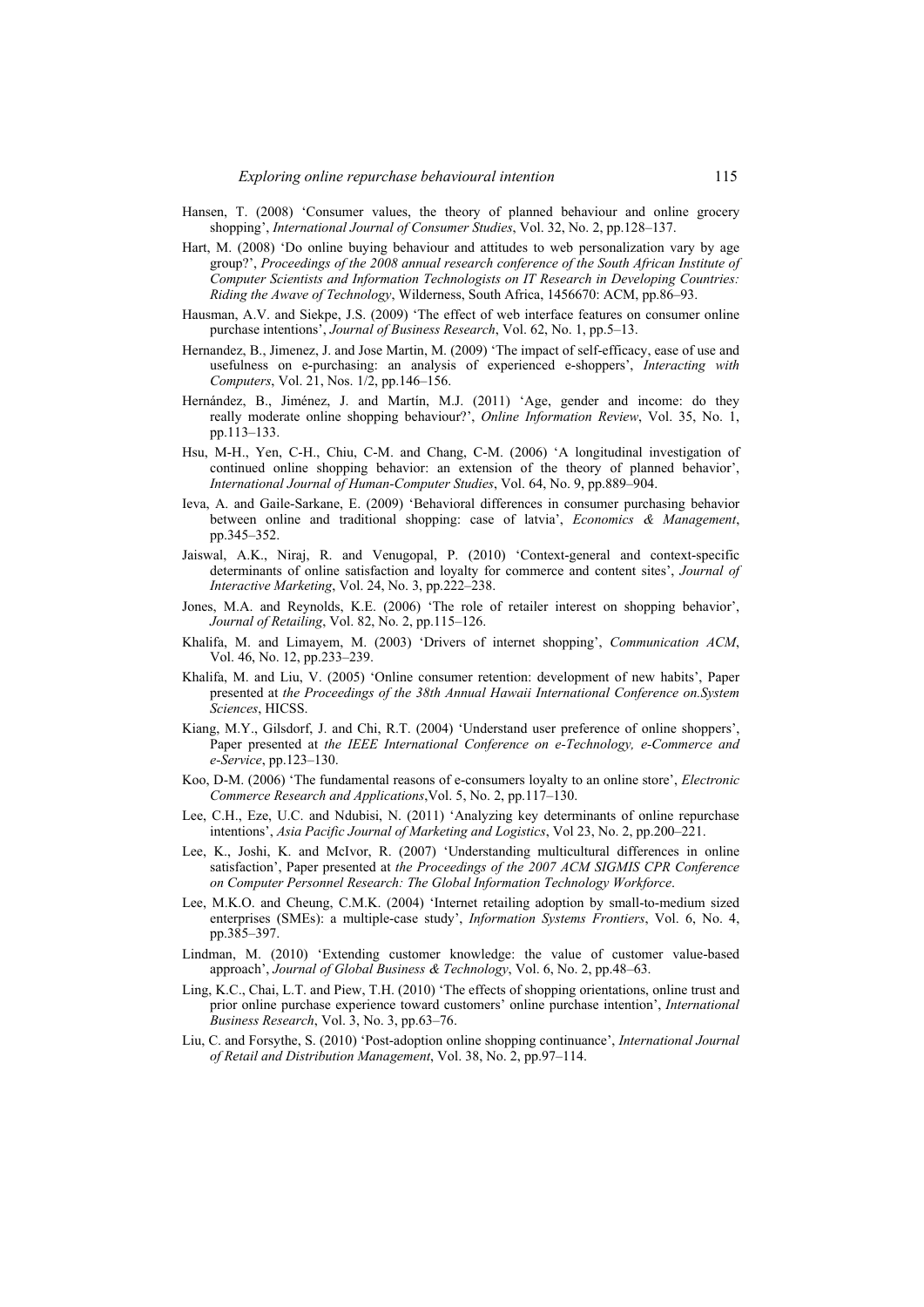- Liu, C. and Forsythe, S. (2011) 'Examining drivers of online purchase intensity: moderating role of adoption duration in sustaining post-adoption online shopping', *Journal of Retailing and Consumer Services*, Vol. 18, No. 1, pp.101–109.
- Liu, C., Marchewka, J.T., Lu, J. and Yu, C-S. (2005) 'Beyond concern a privacy-trust-behavioral intention model of electronic commerce', *Information & Management*, Vol. 42, No. 2, pp.289–304.
- Lorenzo, C., Constantinides, E., Geurts, P. and Gómez, M. (2007) 'Impact of web experience on e-consumer responses', in Psaila, G. and Wagner, R. (Eds): *E-Commerce and Web Technologies*, Springer, Berlin/Heidelberg, pp.191–200.
- Lu, Y., Cao, Y., Wang, B. and Yang, S. (2011) 'A study on factors that affect users' behavioral intention to transfer usage from the offline to the online channel', *Computers in Human Behavior*, Vol. 27, No. 1, pp.355–364.
- Madlberger, M. (2004) 'Strategies and business models in electronic retailing: indications from the US and the UK, Paper presented at *the Proceedings of the 6th international conference on Electronic Commerce.*
- Martín, S.S. and Camarero, C. (2009) 'How perceived risk affects online buying', *Online Information Review*, Vol. 33, No. 4, pp.629–654.
- Martín, S.S., Camarero, C. and José, R.S. (2011) 'Dual effect of perceived risk on cross-national e-commerce', *Internet Research*, Vol. 21, No. 1, pp.46–66.
- McCole, P., Ramsey, E. and Williams, J. (2010) 'Trust considerations on attitudes towards online purchasing: the moderating effect of privacy and security concerns', *Journal of Business Research*, Vol. 63, No. 9/10, pp.1018–1024.
- Hasim, M.S. and Salman, A. (2010) 'Factors affecting sustainability of internet usage among youth', *The Electronic Library*, Vol. 28, No. 2, pp.300–313.
- Heinemann, G. and Schwarzl, C. (2010) 'Risks and benefits of new online retailing', *New Online Retailing*, Gabler, pp.210–231.
- Hu, Y., Sun, X., Zhang, J., Zhang, X., Luo, F. and Huang, L. (2009) 'A university student behavioral intention model of online shopping', Paper presented at *the International Conference on Information Management, Innovation Management and Industrial Engineering*, pp.625–628.
- Kerlinger, F.N. and Lee, H.B. (2000) *Foundations of Behavioral Research*, Harcourt College Publishers.
- Ng, C.F. (2003) 'Satisfying shoppers' psychological needs: from public market to cyber-mall', *Journal of Environmental Psychology*, Vol. 23, No. 4, pp.439–455.
- O'Cass, A. and Fenech, T. (2003) 'Web retailing adoption: exploring the nature of internet users web retailing behaviour', *Journal of Retailing and Consumer Services*, Vol. 10, No. 2, pp.81–94.
- Overby, J.W. and Lee, E-J. (2006) 'The effects of utilitarian and hedonic online shopping value on consumer preference and intentions', *Journal of Business Research*, Vol. 59, Nos. 10/11, pp.1160–1166.
- Peng, H., Wang, C. and Cai, J. (2008) 'An empirical investigation on the adoption of online shopping of university students in China', Paper presented at *the International Seminar on Business and Information Management*, pp.498–501.
- Razali, M.N., Manaf, Z. and Yassin, A.M. (2010) 'Internet business strategies by property companies in Asia', *Property Management*, Vol. 28, No. 4, pp.270–289.
- Reynolds, K.E., Ganesh, J. and Luckett, M. (2002) 'Traditional malls vs. factory outlets: comparing shopper typologies and implications for retail strategy', *Journal of Business Research*, Vol. 55, No. 9, pp.687–696.
- Román, S. (2010) 'Relational consequences of perceived deception in online shopping: the moderating roles of type of product, consumer's attitude toward the internet and consumer's demographics', *Journal of Business Ethics*, Vol. 95, No. 3, pp.373–391.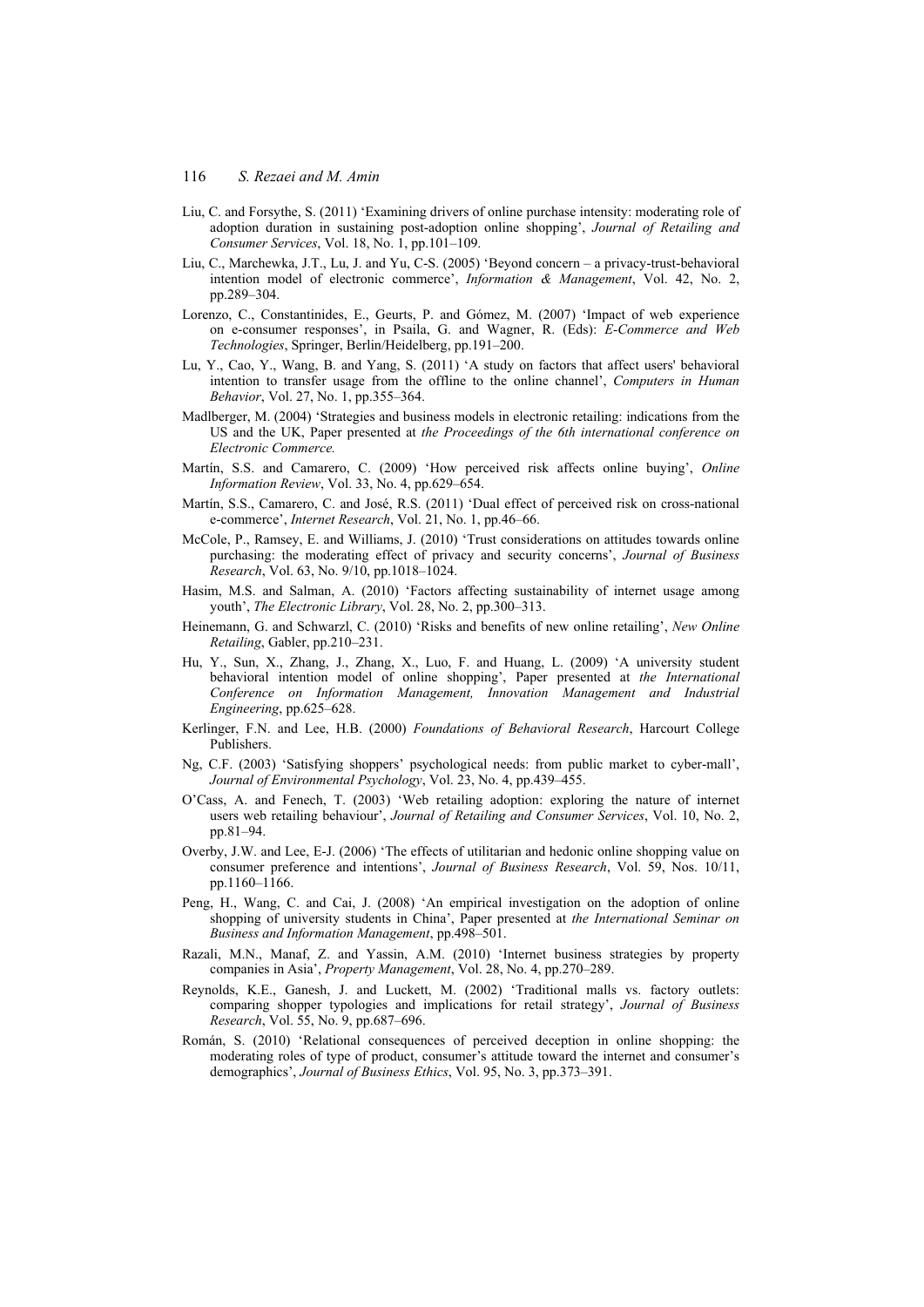- Shankar, V., Smith, A.K. and Rangaswamy, A. (2003) 'Customer satisfaction and loyalty in online and offline environments', *International Journal of Research in Marketing*, Vol. 20, No. 2, pp.153–175.
- Sherman, E. and Topol, M.T. (1996) 'Anticipating the impact of new technologies on retailing', *Journal of Retailing and Consumer Services*, Vol. 3, No. 2, pp.107–111.
- Sorce, P., Perotti, V. and Widrick, S. (2005) 'Attitude and age differences in online buying', *International Journal of Retail & Distribution Management*, Vol. 33, No. 2, pp.122–132.
- Su, D. and Huang, X. (2011) 'Research on online shopping intention of undergraduate consumer in China – based on the theory of planned behavior', *International Business Research*, Vol. 4, No. 1, pp.86–92.
- Su, Q-Y. and Adams, C. (2005) 'Will B2C e-commerce developed in one cultural environment be suitable for another culture: a cross-cultural study between amazon.co.uk (UK) and dangdang.com (China)', Paper presented at *the Proceedings of the 7th International Conference on Electronic Commerce*, pp.236–243.
- Tan, F., Yan, L. and Urquhart, C. (2007) 'The effect of cultural differences on attitude, peer influence, external influence, and self-efficacy in actual online shopping behavior', *Journal of Information Science & Technology*, Vol. 4, No. 1, pp.3–23.
- Tang, S. and Zhang, M. (2010) 'Differences and impact factors between customer expected value and customer perceived value', Paper presented at *the International Conference on E-Product E-Service and E-Entertainment (ICEEE)*, pp.1–4.
- Taylor, D.G. and Strutton, D. (2010) 'Has e-marketing come of age? modeling historical influences on post-adoption era Internet consumer behaviors', *Journal of Business Research*, Vol. 63, Nos. 9/10, pp.950–956.
- Thong, J.Y.L., Hong, S-J. and Tam, K.Y. (2006) 'The effects of post-adoption beliefs on the expectation-confirmation model for information technology continuance', *International Journal of Human-Computer Studies*, Vol. 64, No. 9, pp.799–810.
- Turner, M., Kitchenham, B., Brereton, P., Charters, S. and Budgen, D. (2010) 'Does the technology acceptance model predict actual use? a systematic literature review', *Information and Software Technology*, Vol. 52, No. 5, pp.463–479.
- Vadi, M. and Jaakson, K. (2011) 'The dual value of honesty among Russians in selected former Soviet countries', *Cross Cultural Management: An International Journal*, Vol. 18, No. 1, pp.55–70.
- Venkatesh, V. and Goyal, S. (2010) 'Expectation disconfirmation and technology adoption: polynomial modeling and response surface analysis', *MIS Quarterly*, Vol. 34, No. 2, pp.281–303.
- Wallace, D.W., Giese, J.L. and Johnson, J.L. (2004) 'Customer retailer loyalty in the context of multiple channel strategies', *Journal of Retailing*, Vol. 80, No. 4, pp.249–263.
- Wan, Y., Nakayama, M. and Sutcliffe, N. (2010) 'The impact of age and shopping experiences on the classification of search, experience, and credence goods in online shopping', *Information Systems and E-Business Management*, pp.1–14.
- Wang, J-C. and Chiang, M-J. (2009) 'Social interaction and continuance intention in online auctions: a social capital perspective', *Decision Support Systems*, Vol. 47, No. 4, pp.466–476.
- Yang, T-C. and Lai, H. (2006) 'Comparison of product bundling strategies on different online shopping behaviors', *Electronic Commerce Research and Applications*, Vol. 5, No. 4, pp.295–304.
- Ye, J-H., Zhang, M-l. and Zan, J-Y. (2009) 'Study on customer satisfaction in benefit/sacrifice hierarchy', Paper presented at *the 6th International Conference on Fuzzy Systems and Knowledge Discovery*, pp.379–385.
- Yoo, J.S., Lee, J.N. and Hoffmann, J. (2008) 'Trust in online shopping: the Korean student experience', Paper presented at *the Proceedings of the 41st Annual Hawaii International Conference on System Sciences*, 270p.
- Yu-Hui, C. and Stuart, B. (2007) 'Initial trust and online buyer behaviour', *Industrial Management & Data Systems*, Vol. 107, No. 1, pp.21–36.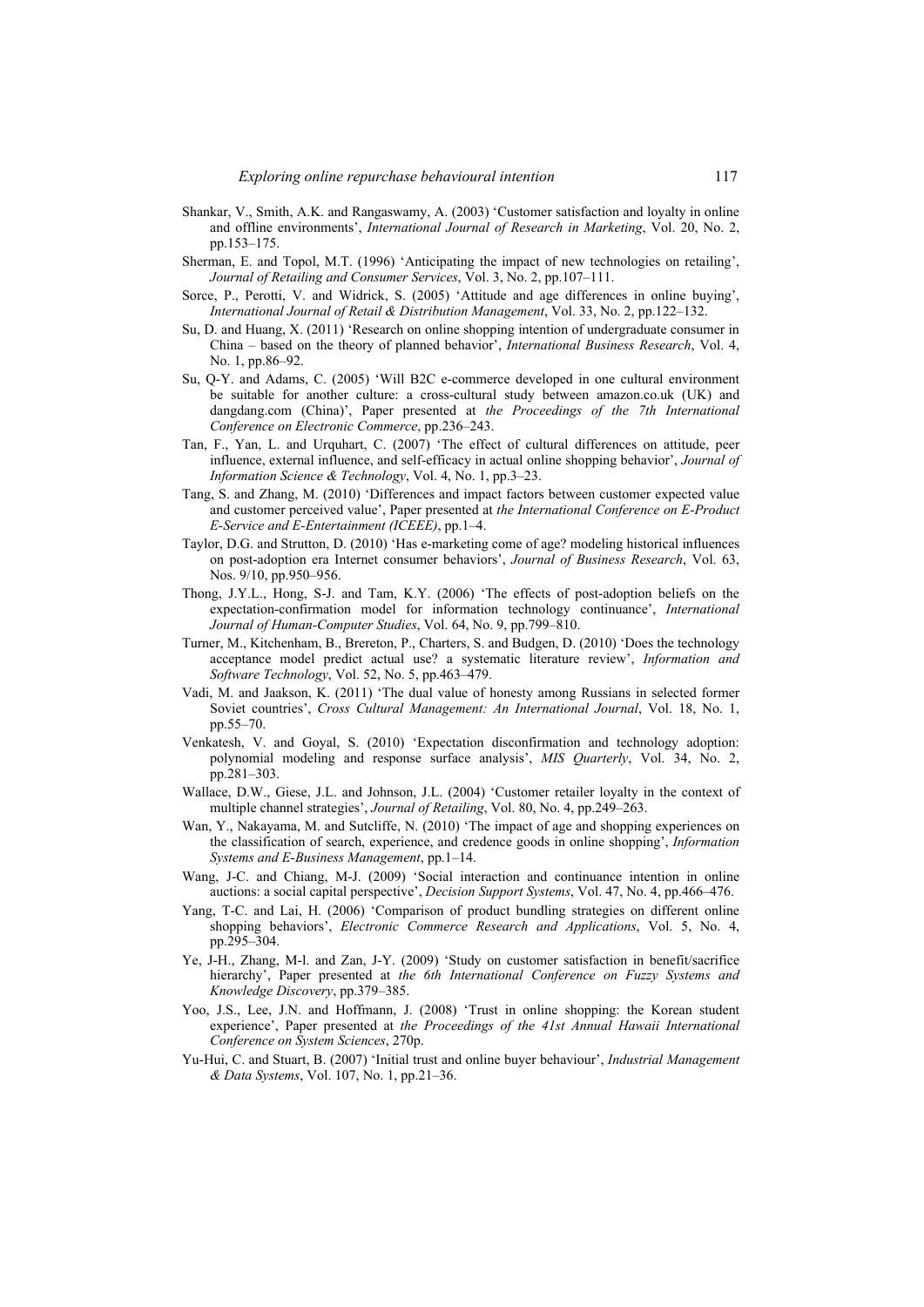# **Appendix A**

#### *Measurement scales*

- 1 *Pre-purchase user perceptions of attributes*
- a *Perceived ease of use (PEOU)* 
	- PEOU1 The website is flexible to interact with.
	- PEOU2 My interaction with the web site is clear and understandable.

PEOU3 – The website is easy to use.

b *Perceived Usefulness (PU)* 

PU1 Using this website can improve my shopping performance.

PU2 Using this website can increase my shopping productivity.

- PU3 I find using this website useful.
- c *Perceived value (PV)*

PV1I will be attracted to repurchase a product online, if I experience tangible values.

PV2I will repurchase online provided the web site offers good value for money.

PV3 Perceive value for time used online will attract me to repurchase a product/service online.

PV4 Greater value-added services provided on the web site would attract me to shop online.

- PV5I will repurchase online if the online store provides a promise to refund, or an exchange policy.
- d *Perceived Risk (RIS)*

RIS1 If I want to buy a product/service online, I fear that the expenditure is worthwhile.

RIS2 I am worried about wasting time buying online.

RIS3 I want to buy a product/service online I fear not obtaining the desired results.

RIS4 I fear that the product/service bought online will not be as I want.

- 2 *Pre-purchase user attitudes*
- a *Trust (TR)*

TR1 Based on my experience with the online store in the past, I know it is honest.

- TR2 Based on my experience with the online store in the past, I know it cares about its customers.
- TR3 Based on my experience with the online store in the past, I know it keeps its promises to its customers.

TR4 Based on my experience with the online store in the past, I know it is trustworthy.